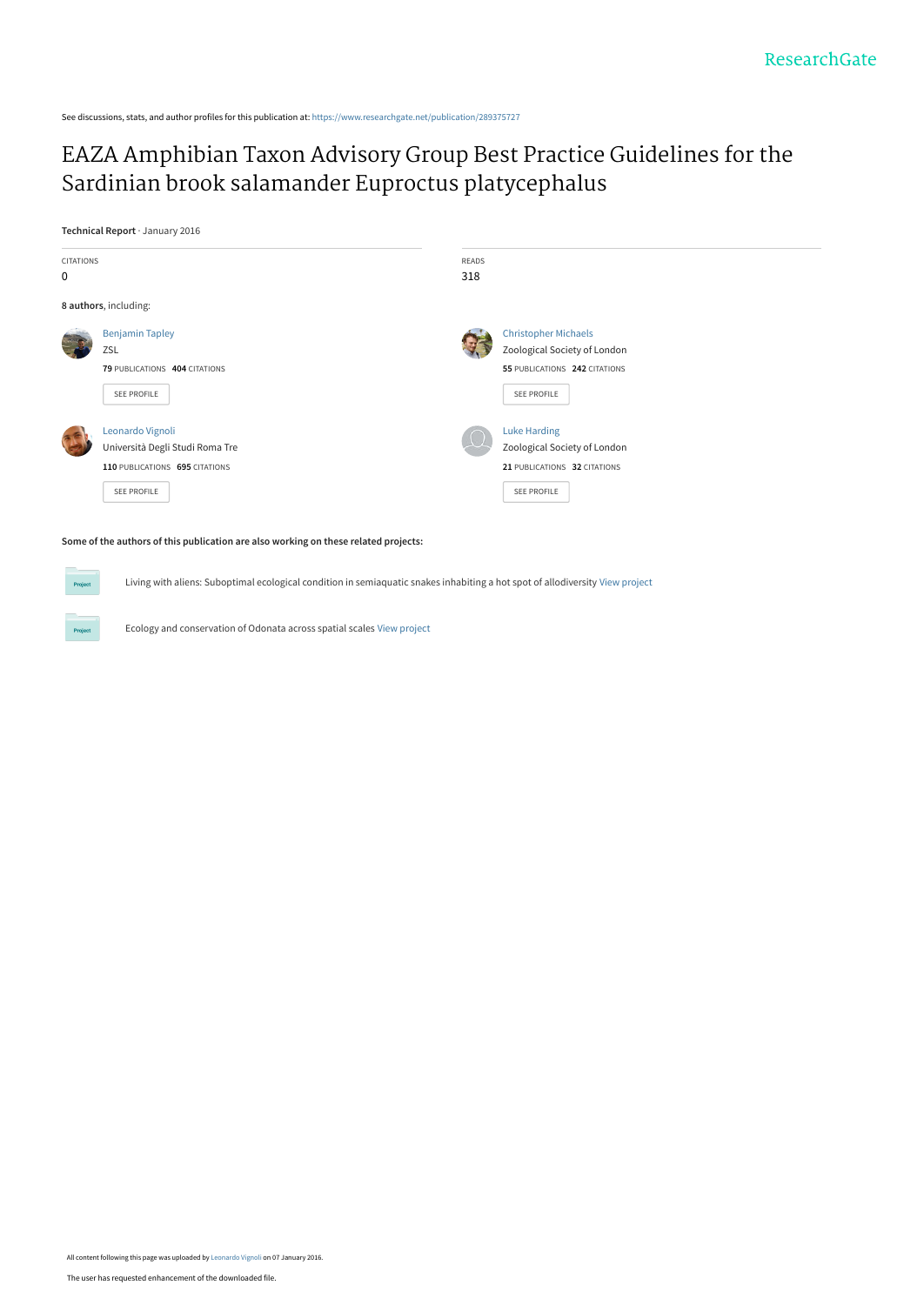EAZA Amphibian Taxon Advisory Group Best Practice Guidelines for the Sardinian brook salamander *Euproctus platycephalus* 

Version 1







## Benjamin Tapley, Christopher Michaels, Daniele Macale, Leonardo Vignoli, Luke Harding, Zoe Bryant, Iri Gill and Sheila Funnel

EAZA Amphibian TAG Chair: Gerardo Garcia, Chester Zoo, United Kingdom, CH2 1LH.g.garcia@chesterzoo.org

EAZA Amphibian TAG Vice-chairs: Warren Spencer, Artis Zoo, Amsterdam, The Netherlands and Olivier Marquis, Parc Zoologique de Paris, Paris, France.

**Published: 2015**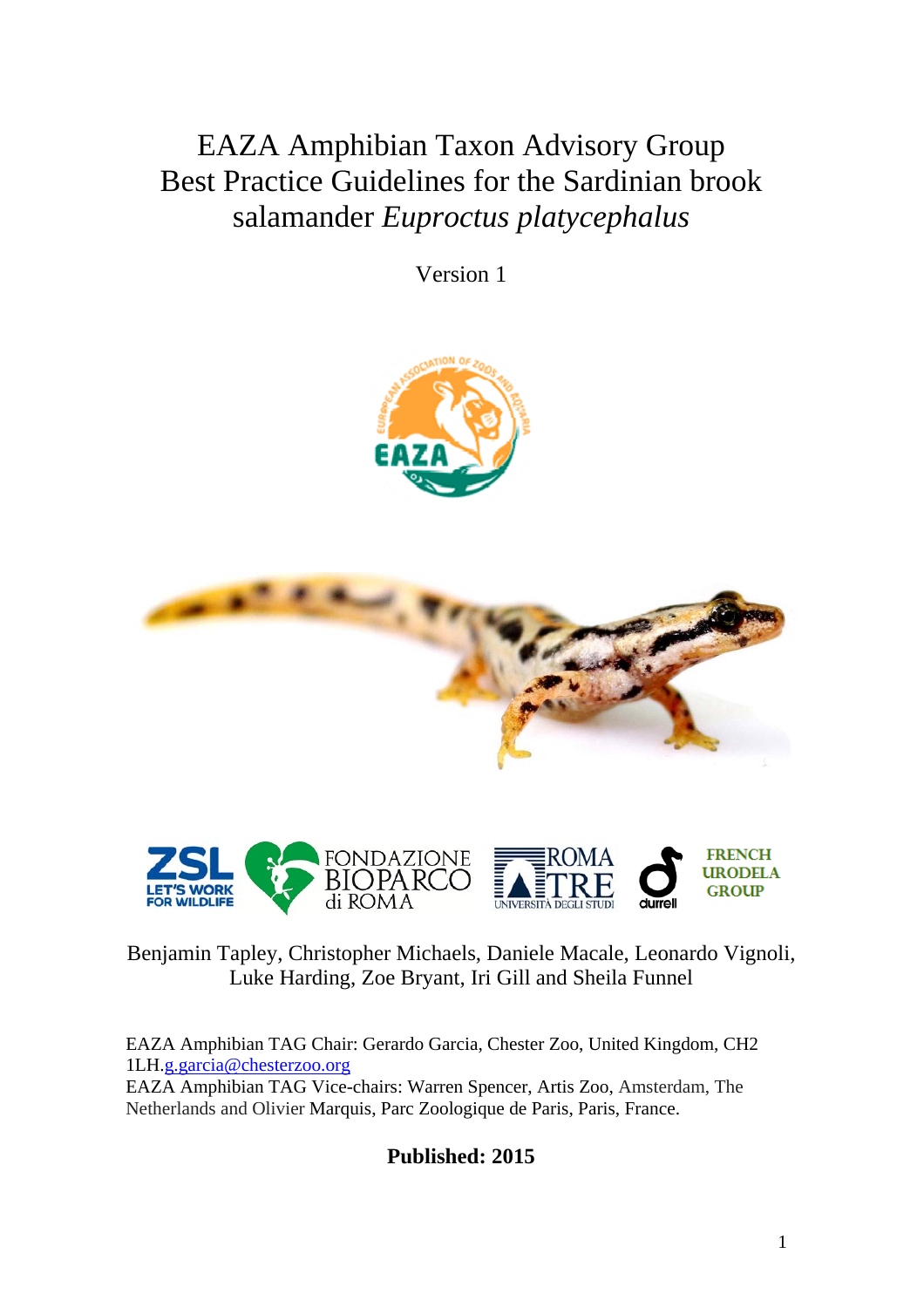## EAZA Best Practice Guidelines disclaimer

Copyright (2015) by EAZA Executive Office, Amsterdam. All rights reserved. No part of this publication may be reproduced in hard copy, machine-readable or other forms without advance written permission from the European Association of Zoos and Aquaria (EAZA). Members of the European Association of Zoos and Aquaria (EAZA) may copy this information for their own use as needed.

The information contained in these EAZA Best Practice Guidelines has been obtained from numerous sources believed to be reliable. EAZA and the EAZA Amphibian TAG make a diligent effort to provide a complete and accurate representation of the data in its reports, publications, and services. However, EAZA does not guarantee the accuracy, adequacy, or completeness of any information. EAZA disclaims all liability for errors or omissions that may exist and shall not be liable for any incidental, consequential, or other damages (whether resulting from negligence or otherwise) including, without limitation, exemplary damages or lost profits arising out of or in connection with the use of this publication.

Because the technical information provided in the EAZA Best Practice Guidelines can easily be misread or misinterpreted unless properly analysed, EAZA strongly recommends that users of this information consult with the editors in all matters related to data analysis and interpretation.

### Preamble

Right from the very beginning it has been the concern of EAZA and the EEPs to encourage and promote the highest possible standards for husbandry of zoo and aquarium animals. For this reason, quite early on, EAZA developed the "Minimum Standards for the Accommodation and Care of Animals in Zoos and Aquaria". These standards lay down general principles of animal keeping, to which the members of EAZA feel themselves committed. Above and beyond this, some countries have defined regulatory minimum standards for the keeping of individual species regarding the size and furnishings of enclosures etc., which, according to the opinion of authors, should definitely be fulfilled before allowing such animals to be kept within the area of the jurisdiction of those countries. These minimum standards are intended to determine the borderline of acceptable animal welfare. It is not permitted to fall short of these standards. How difficult it is to determine the standards, however, can be seen in the fact that minimum standards vary from country to country.

Above and beyond this, specialists of the EEPs and TAGs have undertaken the considerable task of laying down guidelines for keeping individual animal species. Whilst some aspects of husbandry reported in the guidelines will define minimum standards, in general, these guidelines are not to be understood as minimum requirements; they represent best practice. As such the EAZA Best Practice Guidelines for keeping animals intend rather to describe the desirable design of enclosures and prerequisites for animal keeping that are, according to the present state of knowledge, considered as being optimal for each species. They intend above all to indicate how enclosures should be designed and what conditions should be fulfilled for the optimal care of individual species.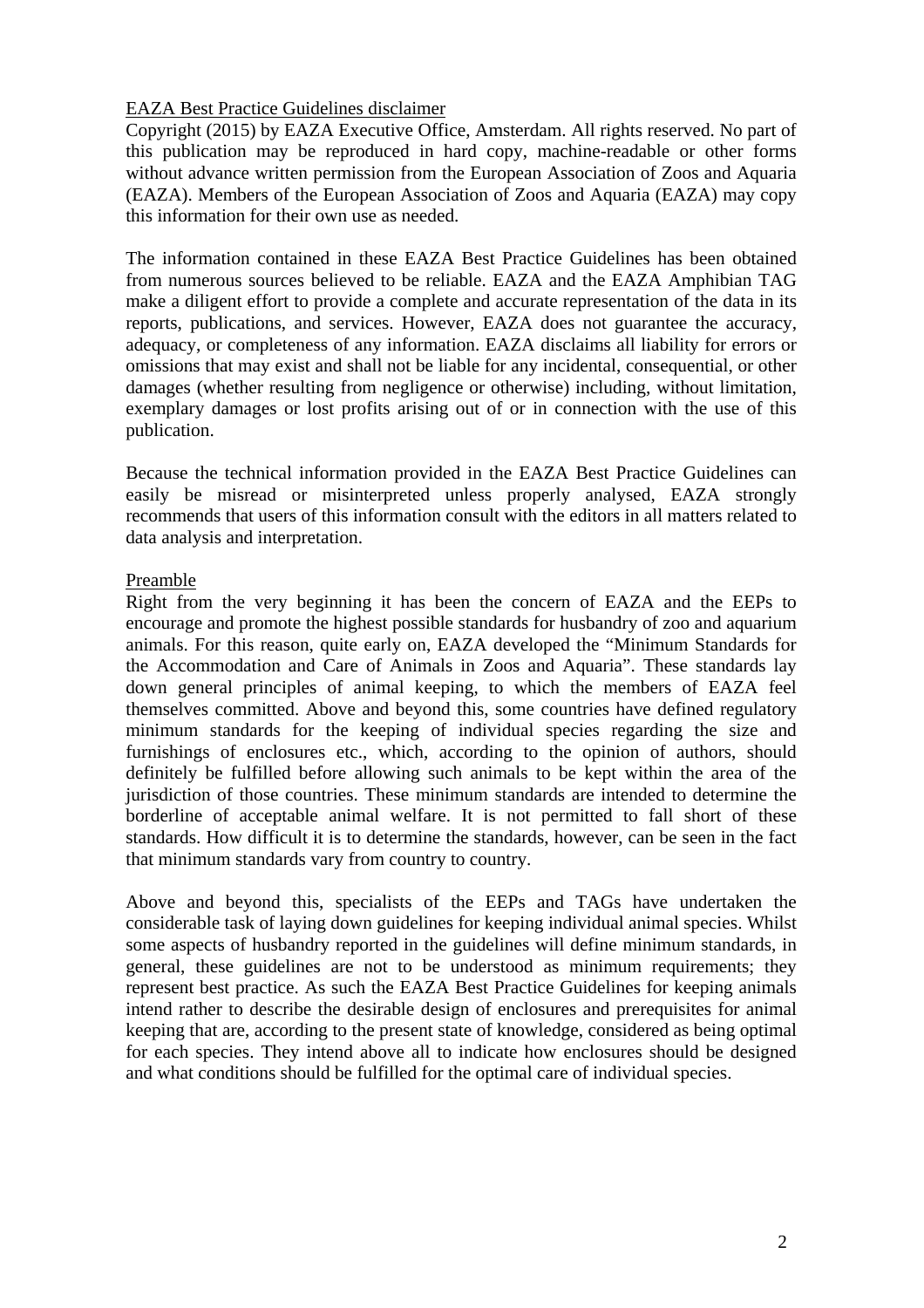## **Introduction**

The information in this Best Practice Guideline has come from a variety of sources including an extensive literature review, the experience of the authors and others in the captive husbandry of *Euproctus platycephalus* as well as direct observations of the species in the field.

Amphibian husbandry is a rapidly evolving field and there are many aspects that require further research. UV-B provision for captive newts and salamanders is an area which requires further research. A full suite of water parameters is not currently available from the field. It has only been possible to recommend water parameters based on captive husbandry experience and a more evidence based approach utilising parameters from the field should be developed in order to make evidence based husbandry recommendations.

Captive diets for both larval and post metamorphic amphibians are likely to differ from diets consumed by larval and post metamorphic amphibians in the field. Replicating the wild diet in captivity will likely be precluded by the limited number of invertebrate species that can be reared on scale required for them to form viable live food colonies.

## **Key husbandry points**

- 1. This species is sensitive to mildew and pathogenic fungus that attack the eggs and larva. Good water quality and well oxygenated aquariums are essential to help prevent this.
- 2. The provision of appropriate seasonal temperature regimes.
- 3. Monitoring and management of water quality.

These guidelines have been reviewed and approved by the Amphibian TAG members.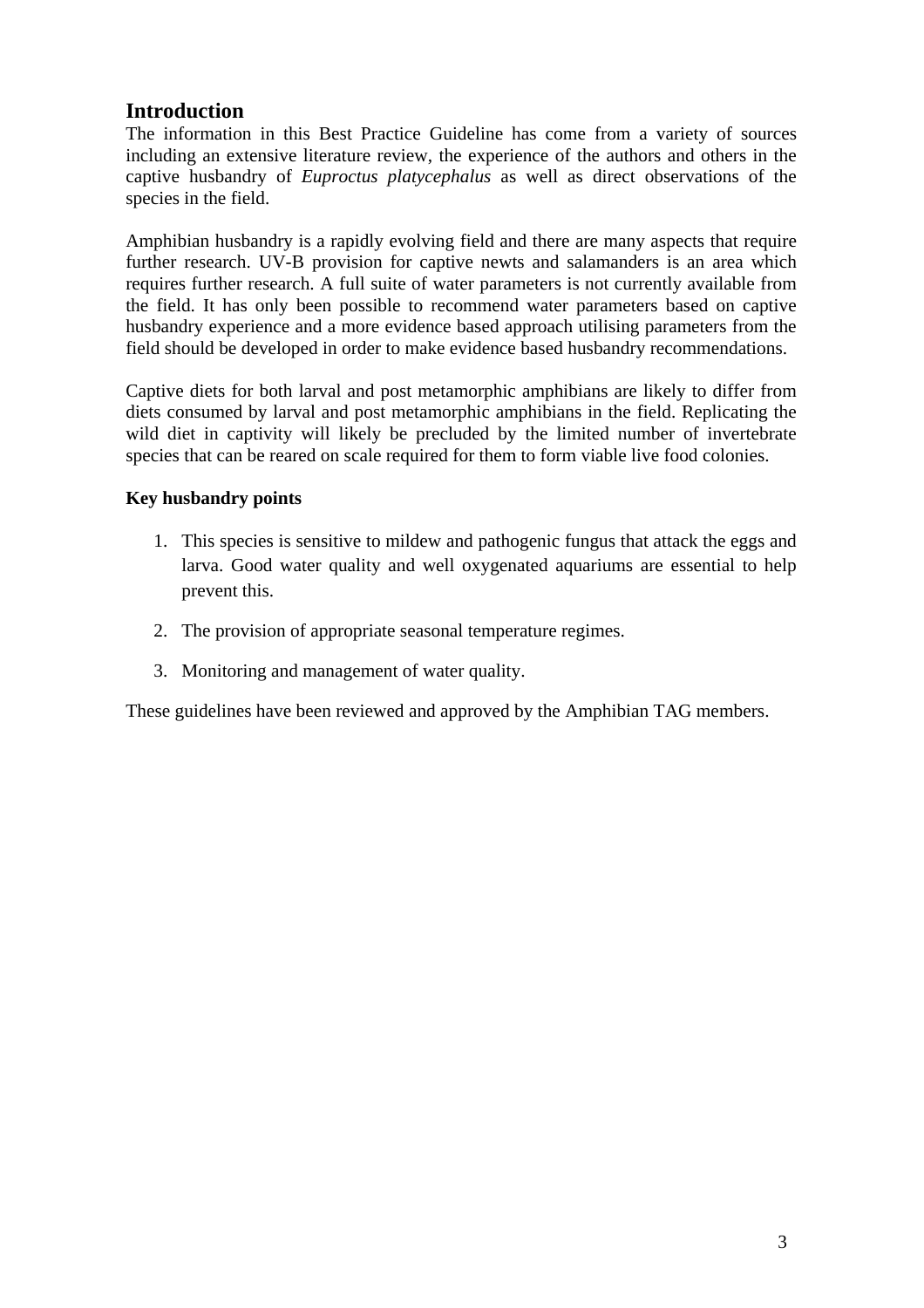# **Contents**

|        | .5 |
|--------|----|
| 1.1.   | 5  |
| 1.2.   |    |
| 1.2.1  |    |
| 1.2.2. | 5  |
| 1.2.3  | 5  |
| 1.2.4  | 5  |
| 1.3    | 7  |
| 1.4    | 7  |
| 1.5    | 7  |
| 1.5.1  | 7  |
| 1.5.2  | 8  |
| 1.5.3  | 10 |
| 1.5.4  | 10 |
| 1.6    | 11 |
| 1.6.1  | 11 |
| 1.6.2  | 11 |
| 1.7    | 12 |
| 1.7.1  | 12 |
| 1.7.2  | 12 |
| 1.7.3  | 12 |
| 1.7.4  | 12 |
| 1.7.5  | 12 |
| 1.8    | 12 |
| 1.8.1  | 13 |
| 1.8.2  | 13 |
| 1.8.3  | 13 |
| 1.8.4  | 13 |

|       | 15 |
|-------|----|
| 2.1   | 15 |
| 2.1.2 | 15 |
| 2.1.3 | 16 |
| 2.1.4 | 16 |
| 2.1.5 | 16 |
| 2.1.6 | 18 |
| 2.1.7 | 19 |
| 2.1.8 | 19 |
| 2.2   | 19 |
| 2.2.1 | 19 |
| 2.2.2 | 20 |
| 2.3   | 20 |
| 2.3.1 | 20 |
| 2.3.2 | 20 |
| 2.4   | 20 |
| 2.4.1 | 20 |
| 2.4.2 | 21 |
| 2.4.3 | 22 |
| 2.4.4 | 22 |
| 2.4.5 | 23 |
| 2.5   | 23 |
| 2.5.1 | 23 |
| 2.5.2 | 23 |
| 2.5.3 | 24 |
| 2.5.4 | 24 |
| 2.5.5 | 25 |
| 2.6   | 25 |
| 2.7   | 26 |
|       | 26 |
|       | 27 |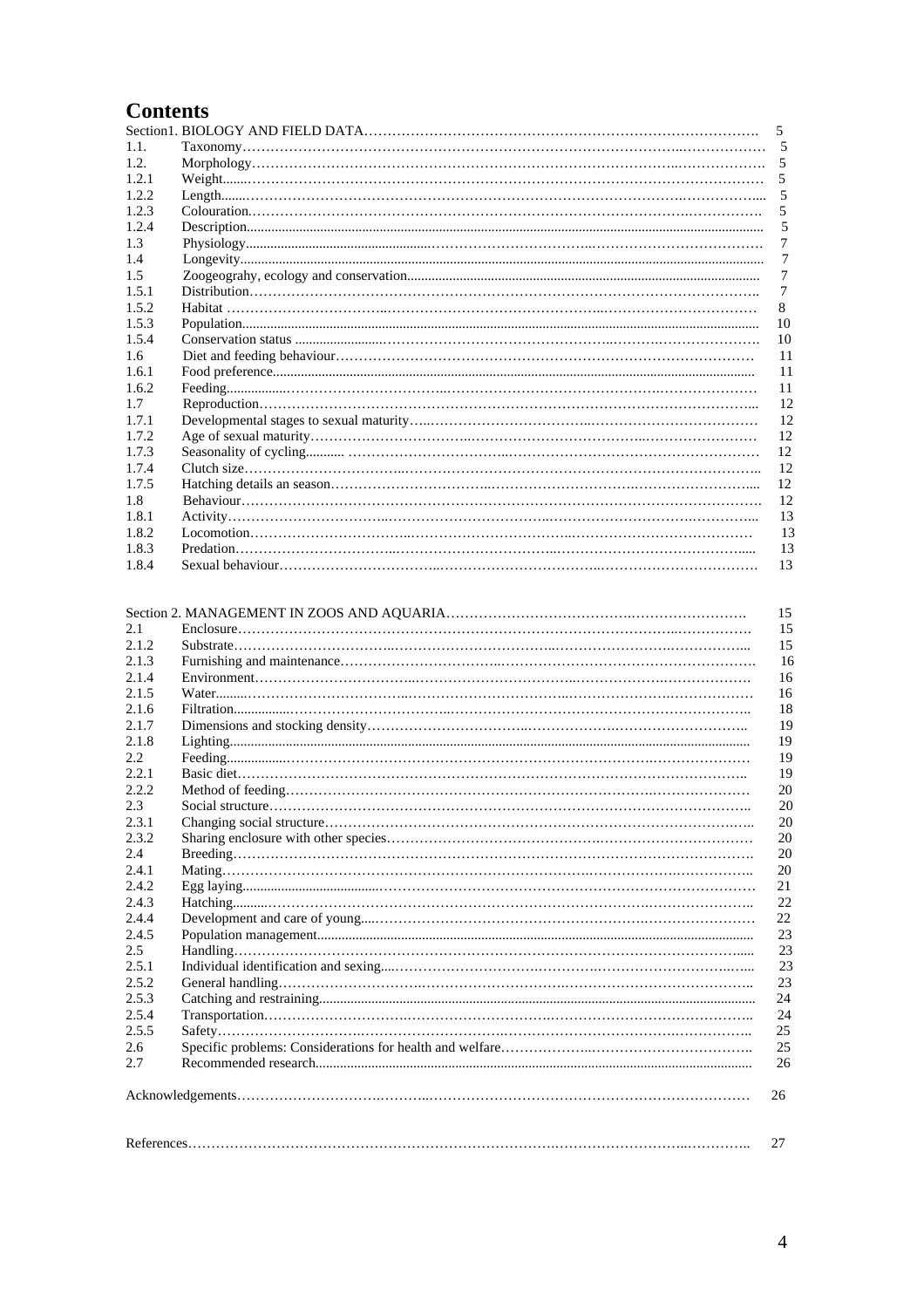## **Section 1. Biology and field data**

## **1.1 Taxonomy**

ORDER: Caudata (Fischer von Waldheim, 1813) FAMILY: Salamandridae (Goldfuss, 1820) GENUS: Euproctus (Gené, 1838) SPECIES: *Euproctus platycephalus* (Gravenhorst, 1829) COMMON NAMES: Sardinian brook salamander, Sardinian mountain newt / salamander

## **1.2 Morphology**

**1.2.1 Weight**: Adults weigh between 3.0 – 8.5 g (Zirichiltaggi pers. comm.).

**1.2.2 Length**: Adults reach a maximum total length of 140 mm but are usually smaller at 100 ‐ 120mm. Length of adults from snout to vent is approximately 75 mm (Bovero *et al,* 2003). Northern populations of the species tend to be larger than specimens found in the south of their range (Angelini *et al,* 2014).

**1.2.3 Colouration**: Varies between individuals and at different ages. The dorsal colouring in adults and juveniles is a dark olive or brown with yellow, black or green spots. Colouration tends to darken with age, especially in males. Some juveniles and young adults have an orange/yellow vertebral stripe that fades with age and eventually disappears. The ventral surface is a cream colour on the sides becoming yellow in the middle. Numerous black spots are present on the ventral parts; distribution of spots is greatly reduced in females. With age, the black spots tend to enlarge with some of the oldest individuals having completely dark ventral areas. At 2 weeks old, larvae are greyish in colour with black eyes and distinguishable pink gills (French Urodela Group, 2005).

**1.2.4 Description**: *E. platycephalus* is sexually dimorphic (Fig. 1 and 2). The head of this species is very depressed with a wide snout. Males have proportionally larger and wider heads when compared to females (Bovero *et al,* 2003). The upper jaw is larger than the lower jaw. Ventral and dorsal skin is relatively smooth, fine tubercles are present on the dorsal surface. The tail is oval in cross‐ section and is broad at the base and compressed laterally with small upper and lower crests. The males are longer and heavier than the females (Bovero *et al*, 2003). The females are more stream‐lined with a finer and longer tail than the males. Males have longer and wider hind legs than females and especially visible protruding spurs present on the rear of the hind leg just above the foot (French Urodela Group, 2005). These spurs appear at 12 to 14 months of age and are present throughout life.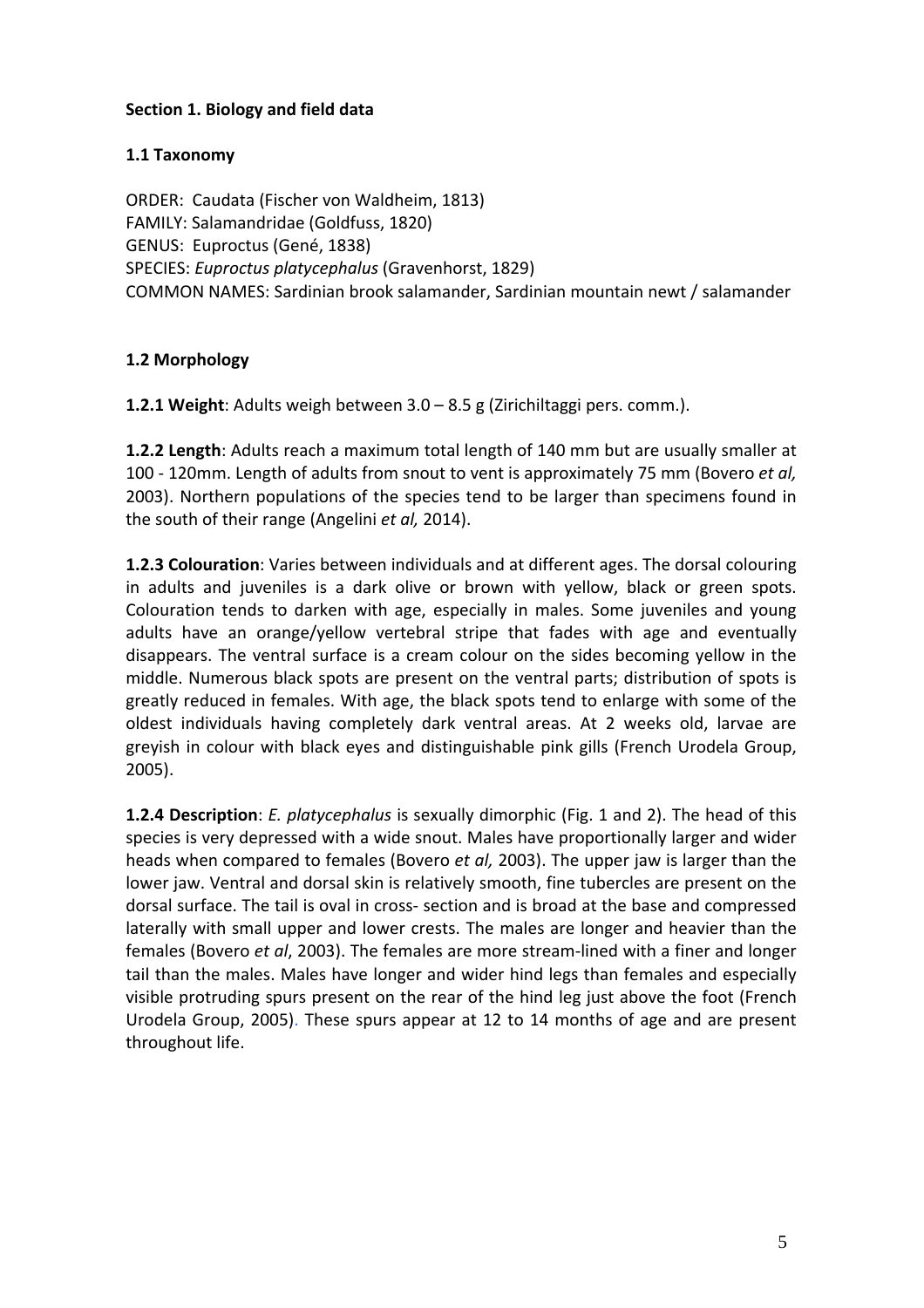

Figure 1: Male *E. platycephalus* (French Urodela Group, 2005)



ó.

Figure 2: female *E. platycephalus* (French Urodela Group, 2005)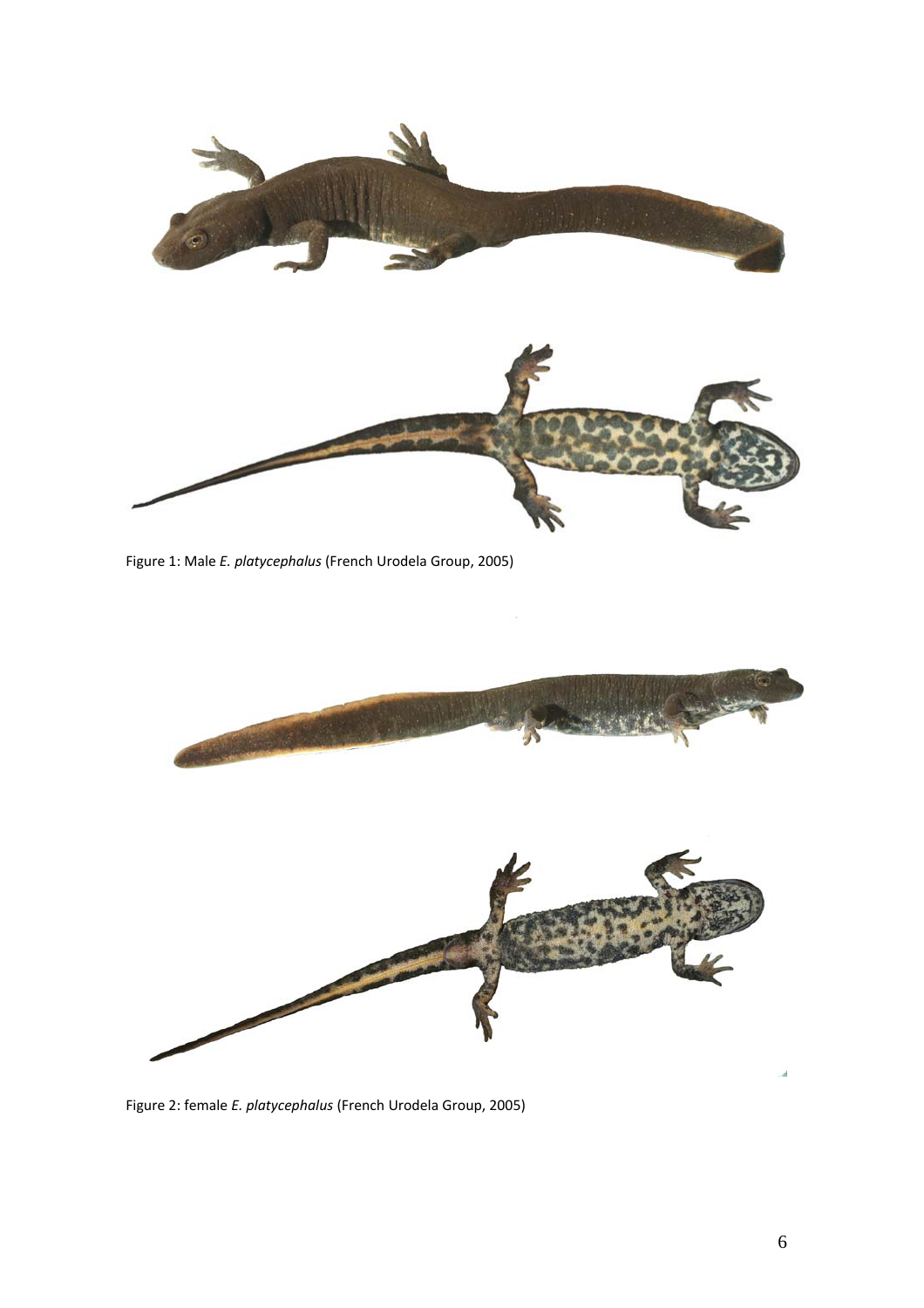The cloaca of the female opens distally and is cone shaped (Fig. 3). The hook shaped cloaca of the male (Fig. 4) is directed posteriorly and opens dorsally. A large pseudopenis is evaginated during mating (Bovero *et al,* 2003).



 Figure 3: Male cloaca in form of <sup>a</sup> hook (Left). Figure 4: Conical cloaca of the female (Right) (French Urodela Group, 2005)

At 3 to 4 months of age the head is visibly flattened and the top jaw is more prominent. In males, the spurs become evident and the tail thickens at the base. Gills are present throughout the larval stage. The gills regress just before metamorphosis and eventually disappear; in very few wild localities, neoteny has been observed the retention of larval characteristics at the adult stage (Voesenek *et al*, 1987; Macale & Vignoli pers. obs.). In captivity, many adult animals retain very small gill remnants behind the paratoid gland, which due to their vestigial size are probably not physiologically important (pers. Obs. C Michaels).

**1.3 Physiology:** *E. platycephalus* absorbs dissolved oxygen in the water through its gular sac as well as cutaneously. Oxygen content of the water is a determining factor in the distribution of the species (Maillet & Schultschick, 2013).

**1.4 Longevity**: The average age in the wild ranges between 6.4 ‐8.5 years (Bovero *et al*, 2003; Angelini *et al*, 2008) however a life span of 17 years has been observed in the wild for males and 9 years for females (Bovero *et al,* 2003). The maximum recorded life span for this species in captivity is 9 years (French Urodela Group, 2005), however they usually live for about 5 ‐ 7 years in captivity.

## **Field data**

## **1.5 Zoogeography, ecology and conservation**

**1.5.1 Distribution**: *E. platycephalus* is endemic to the island of Sardinia, Italy (Fig. 5), and survives in three isolated regions of the island; the Limbara and Albo Mountains in the north east, the mountains of Gerrei and Sarrabus in the region of Sette Fratelli to the south east and the Gennargentu Mountains in the centre of Sardinia. All three regions range in altitude from 50 m to 1,800 m a.s.l. however the species is most abundant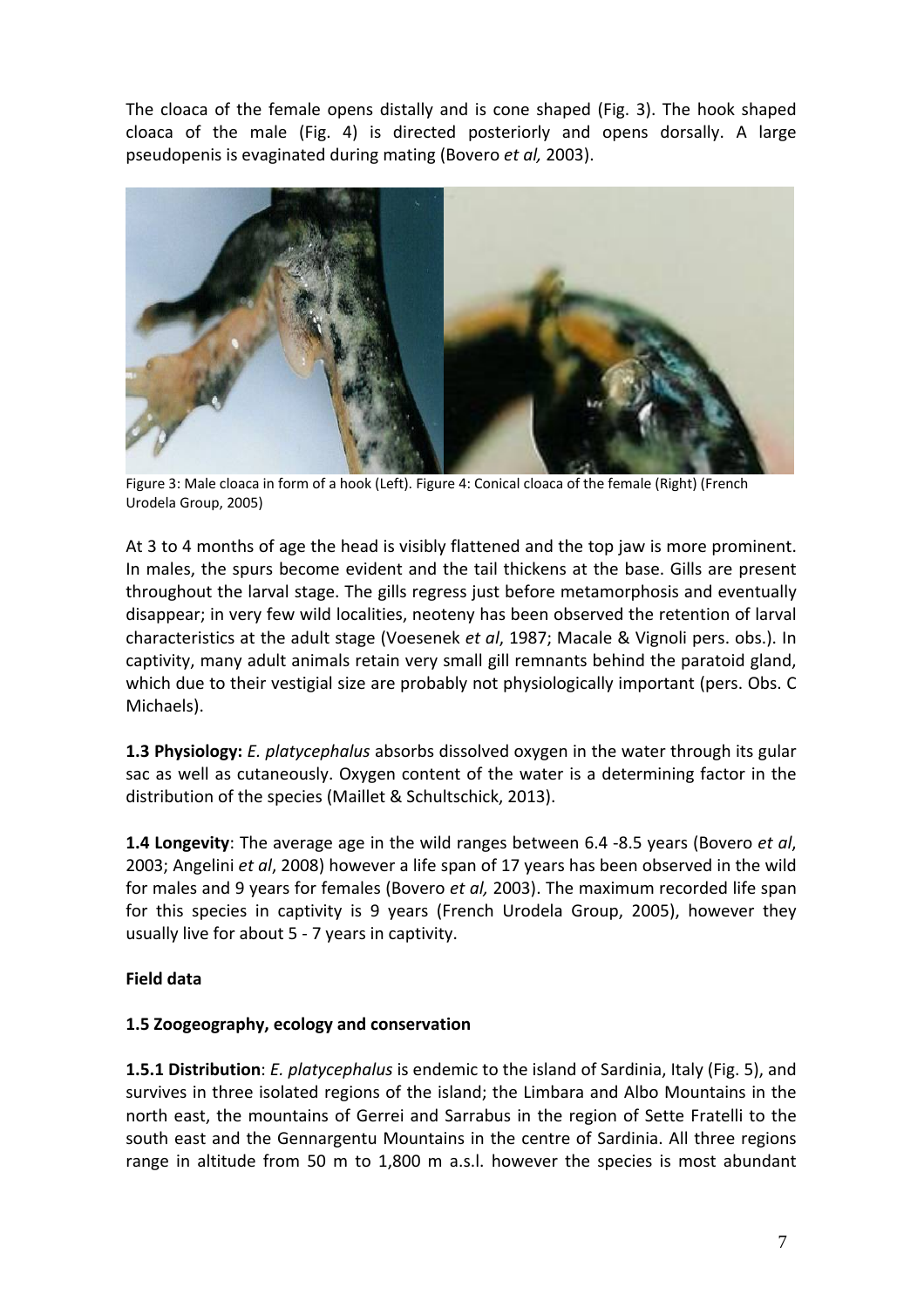between 500 to 600 m a.s.l. (French Urodela Group, 2005). There are no reliable records of the species on the west side of the island (IUCN *et al*, 2008).



Figure 5: The distribution of *E. platycephalus.* Orange polygons represent where *E. platycephalus* are present (IUCN *et al*, 2008).



Figure 6 (Left) Deep pool habitat of *E. platycephalus* (Trenton Garner ©).Figure 7 (Right) Stream habitat of *E. platycephalus* (Trenton Garner ©).

**1.5.2 Habitat**: *E. platycephalus* is the most strictly aquatic species of the genus (Maillet & Schultschik, 2013). Whilst aquatic, *E. platycephalus* inhabits streams, pools (Fig. 6) and small lakes on the main mountain systems of Sardinia (Arnold & Ovenden, 2002). The species tends to occur in streams with little water (Fig. 7), that lack dense aquatic vegetation and where the substrate is interspersed with rubble and boulders (Maillet &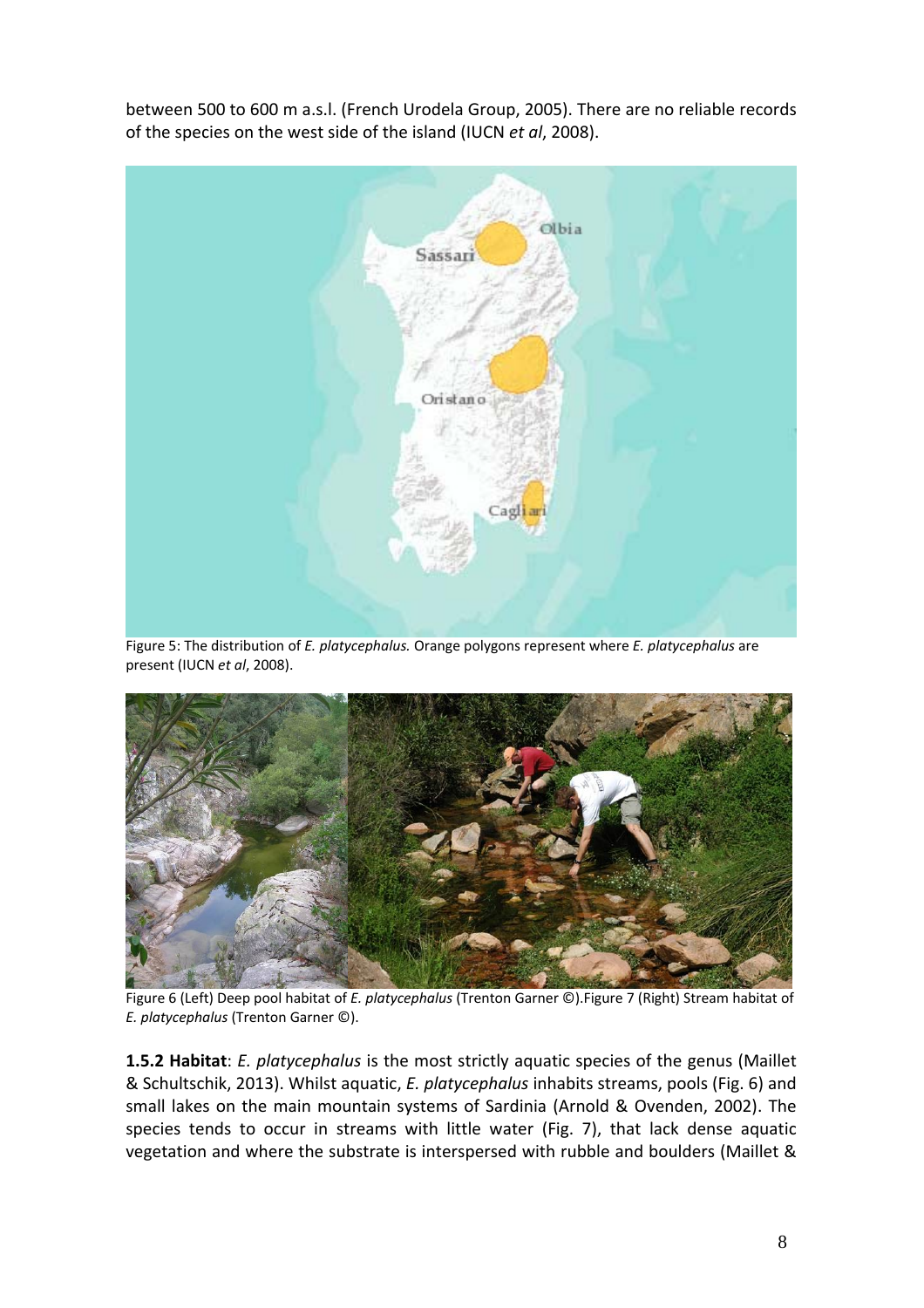| Site                                                            | Habitat type  | Altitude (m a.s.l.) | Mean annual temperatre (°C) |
|-----------------------------------------------------------------|---------------|---------------------|-----------------------------|
| Rio Pisciaroni<br>(Limbara mountains)                           | Stream        | $960 - 1,000$       | 11.0                        |
| Riu Fundu di Monti<br>tributary<br>(Limbara mountains)          | Stream        | 970-990             | 11.0                        |
| Gorroppu<br>(Supramonte<br>mountains)                           | Residual pond | 625                 | 13,7                        |
| Perdasdefogu<br>Gennargentu<br>mountains                        | Cave Brook    | 486                 | 13.8                        |
| Rio Picocca tributary<br>(Sette fratelli<br>mountains)          | Stream        | 150-200             | 15.9                        |
| Rio Picocca tributary<br>(Sette fratelli<br>mountains)          | Stream        | 200-300             | 14.8                        |
| Rio Picocca tributary<br>(Sette fratelli<br>mountains)          | Stream        | 300-400             | 15.5                        |
| Rio Maidopis<br>(Sette fratelli<br>mountains)                   | Stream        | 450-550             | 13.9                        |
| Rio Suergiu Mannu<br>tributary<br>(Sette fratelli<br>mountains) | Stream        | 550-600             | 14.2                        |

Schultschick, 2013). The species has also been found in muddy bottomed lakes without any rocky refugia (Voeseneck et al., 1987).

Table 1. Habitat type, altitude and temperature of *E. platycdephalus* study sites after Angelini et al, (2014).

Specimens have been encountered during day time surveys by lifting rocks in streams, snorkeling and sifting through leaf litter (Bielby *et al,* 2013). During hot, dry years larvae are forced to endure warm stagnant waters (Maillet & Schultschick, 2013). During hot, dry periods adults may leave the water where they then aestivate (Maillet & Schultschick, 2013). On land, they are found among roots and under stones and logs (Arnold & Ovenden, 2002) that are sometimes close to its aquatic habitats (Arnold & Ovenden, 2002; Zirichiltaggi pers. comm.). Studies have shown that *E. platycephalus* are more likely to be found in relatively calm sections of rivers and streams with cool water temperatures (Lecis & Norris, 2004) ranging from  $12^{\circ}$ C –  $16^{\circ}$ C (Zirichiltaggi pers. comm.),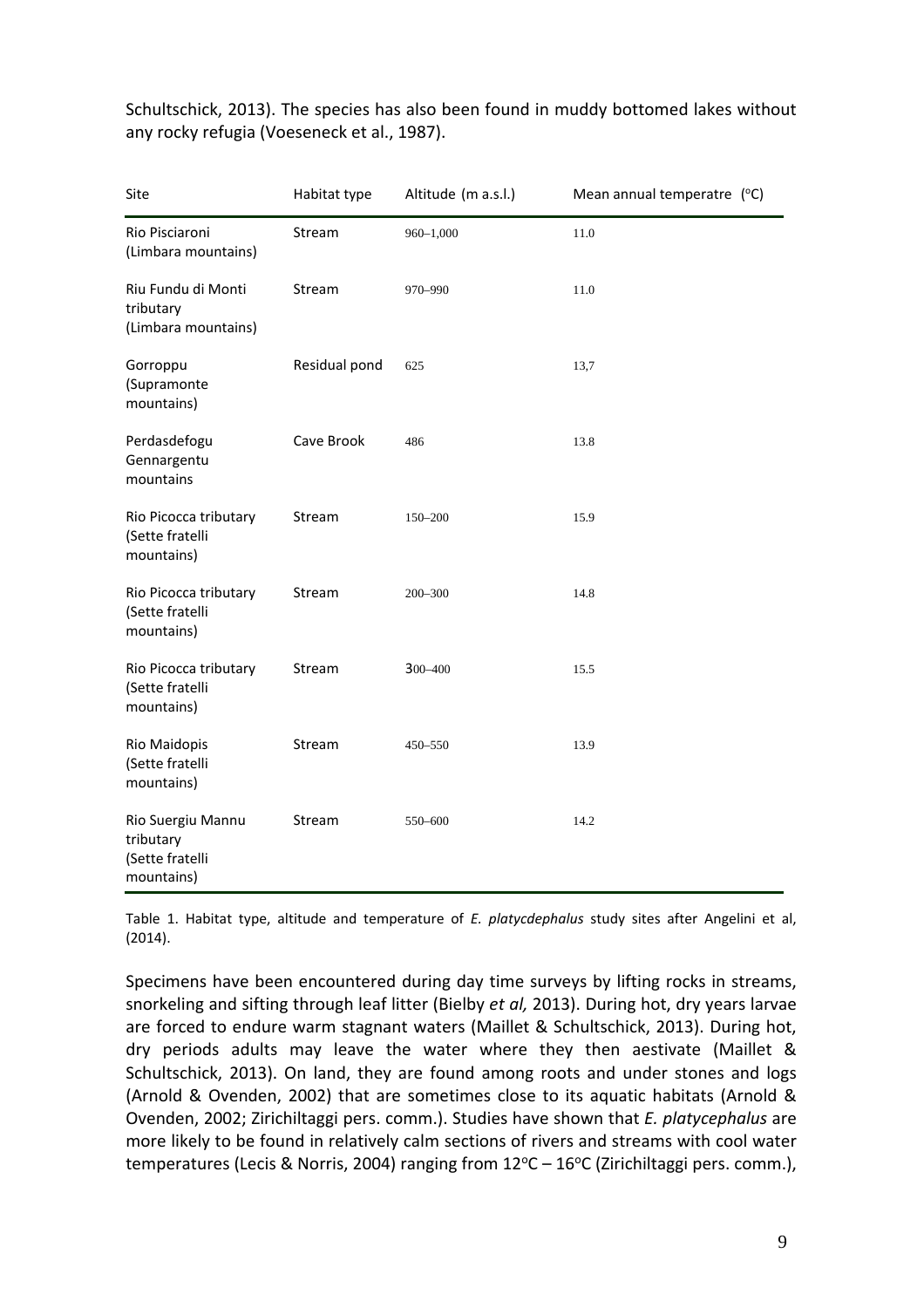a marginal absence of fish, less riparian vegetation and in well oxygenated water (Arnold & Ovenden, 2002; Lecis & Norris, 2004; Urodela Group, 2005). Mean annual water temperatures for *E. platycephalus* habitats are presented in table 1.

**1.5.3 Population**: This generally rare species can be locally common in suitable habitat. Historically, one of the largest populations of the species occured in the Gola di Gorroppu in the Gennargentu region. The Gola di Gorroppu population has recently become threatened through damage to its habitat caused by tourists and illegal fishing activities. During surveys in 2012 and 2015 *E. platycephalus* was not encountered at all along the river. However, the species is still present in the small tributaries of the main river Rio Flumineddu (Macale & Vignoli unpublished data). In one well‐studied population, the sex ratio is male dominated. Between 1999 and 2001 it was known from 14 sites, whereas in 1991 it was present in 30 sites (and even in 1991 it was absent from nine other sites where it had been previously observed) (IUCN *et al,* 2008). However, recent ongoing studies on species distribution report the species is actually present in more than 50 sites across its range, and may be present in more (Vignoli et al, unpublished data).

**1.5.4 Conservation status**: The species is listed as Endangered by the IUCN because its area of occupancy is less than 500 km<sup>2</sup>. Its distribution is severely fragmented, and there is a continuing decline in the extent and quality of its habitat, (IUCN *et al*, 2008). The numbers of *E. platycephalus* have reduced drastically in recent years due to a number of reasons. In the past, Sardinia was covered in forests providing a good hydraulic system to the area which resulted in frequent precipitation. Recently, anthropogenic influences such as forest fires, removal of trees to support development of railways and tourist sites and increasing agricultural development has resulted in desertification. Gradually, as the ground has become less able to support vegetation, temperatures have increased, precipitation has reduced and streams and lakes have dried up resulting in localised disappearances of *E. platycephalus*. The three main evolutionary units are most likely isolated with no gene flow between the populations.

In the region of Gennargentu, tourism and farming have played an important role in the drying up of mountain streams. Domestic livestock such as goats are now found in the area resulting in the pollution of the remaining streams from faeces and erosion. In low elevation areas pollution from agricultural processes such as fertilizers and pesticides are an ever increasing problem (French Urodela Group, 2005). The treatment of water bodies with DichloroDiphenylTrichloroethane (DDT) in the 1950's in the battle against malaria may also have contributed to the decline of the species (Böhme *et al,* 1999).

The three areas now inhabited by the species are considered as biogenetic reserves (IUCN *et al*, 2008) as they are especially valuable for nature conservation in Europe. This species is listed on Appendix II of the Berne Convention and on Annex IV of the EU Natural Habitats Directive; it is also protected by regional legislation (Regional Law n. 23/1998 (art. 5, c. 3). The Gola di Gorroppu has been designated as a Site of Community Importance under the Habitats Directive (IUCN *et al*, 2008). Monte Limbara and Sette Fratelli are now regional parks with Gennargentu under the process of being declared a national park. Programmes to remove trout from the species' habitat would assist in the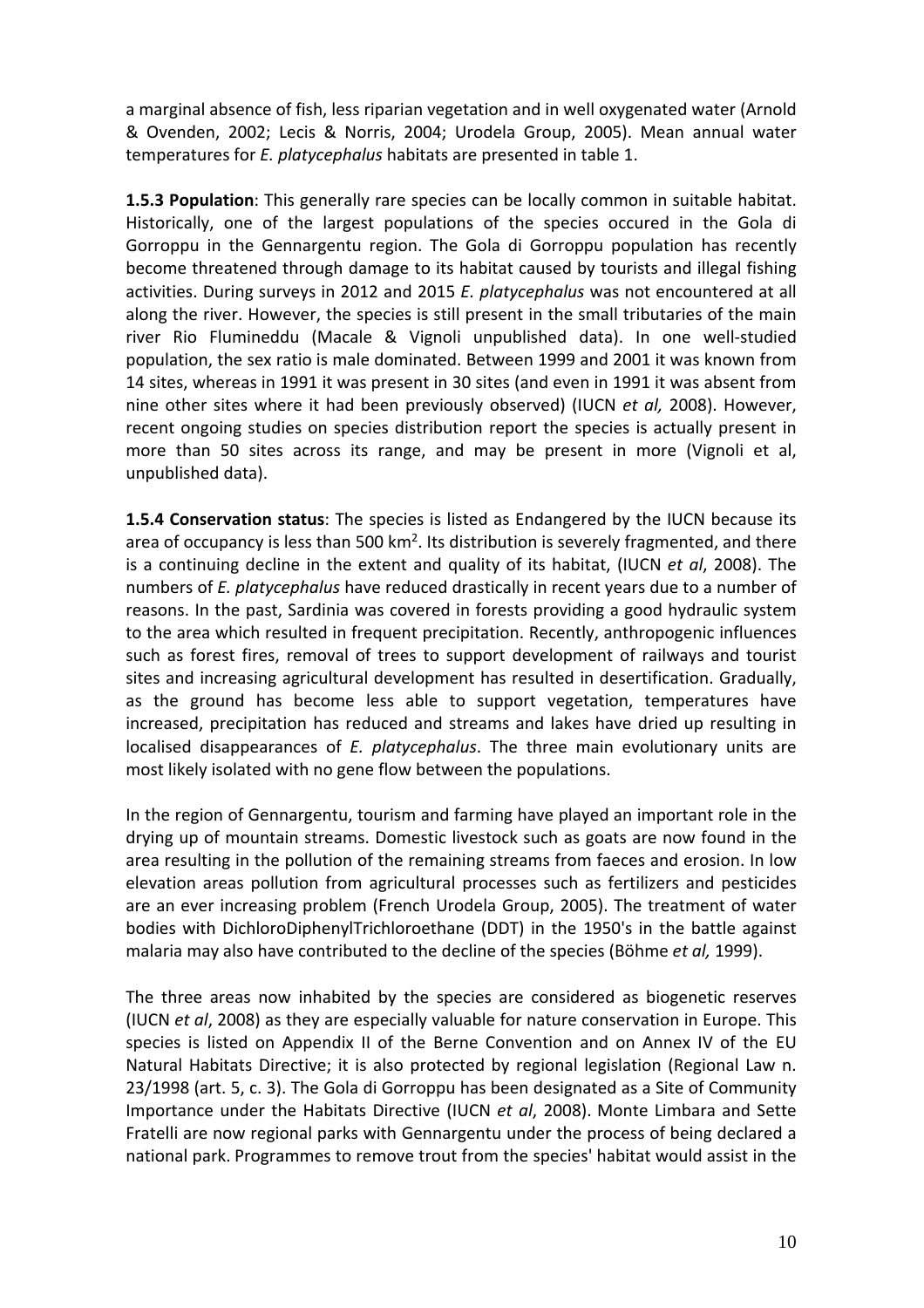recovery of populations (IUCN *et al*, 2008), however it is unknown whether there are any plans to do so.

Disease is also a threat to *E. platycephalus*. Specimens in the Sette Fratelli mountains have been found to be infected with *Batrachochytrium dendrobatidis* (*Bd*), the causative agent of chytridiomycosis (Bovero *et al*, 2008). Specimens in nature exhibited clinical symptoms of chytridiomycosis including digit loss and patchy skin discoloration (Bovero *et al*, 2008). More recently, clusters of *Bd* infection were recorded in the North of Sardinia and *E. platycephalus* within this area had a relatively high prevalence of infection (Bielby *et al,* 2013). The optimal temperature range for *Bd* is 17-25 °C. *E. platycephalus* inhabits areas which overlap with the optimal environmental suitability for the chytrid fungus for much of the year (Bovero *et al,* 2008).

Recently, the emergence of the chytrid fungus *Batrachochytrium salamandrivorans* (*B. sal)* in Europe resulted in rapid population declines in *Salamandra salamandra*. It is likely that *B. sal* originated in Asia and it is highly pathonogenic for urodeles (Martel *et al,* 2014). In the laboratory, *E. platycephalus* exposed to *B. sal* developed lethal chytridiomycosis (Martel *et al,* 2014). *B. sal* would likely pose a significant threat to Sardinia's diverse salamander assemblage, should it reach the island.

There is a captive breeding program to ensure this species persistence in captivity. Returning the species back into the wild at present may not be a viable option in the short term as the threats to the habitat and the species are still present. Since 2010, an ex situ conservation program has been undertaken at the Fondazione Bioparco of Rome in collaboration with the Department of Science, University Roma Tre. *E. platycephalus* founder individuals (n=23) from the three main evolutionary units have been successfully maintained and bred. The F1 and F2 amount to nearly 200 individuals. In accordance with Sardinian authorities (Assessorato della Difesa dell'Ambiente and Ente Foreste), a restocking/reintroduction plan involving individuals born at the Bioparco is under consideration. The conservation program consists also of an in situ activity funded by EAZA aimed at monitoring natural *E. platycephalus* populations and discovering new sites where the species is present. The species is currently under the Regional Collection Plans (RCP) for speciose *taxa* category 2: research (b) (Furrer & Gibson, 2008) under which the species is undergoing general research; the species has been recommended for a clearly defined pure or applied research that includes knowledge of natural history, population biology, taxonomy, husbandry or disease and health management (Koldwey *et al*, 2008).

#### **1.6 Diet and feeding behaviour**

**1.6.1 Food preference**: The only study on the diet of *E. platycephalus* performed in the wild (Sotgiu *et al*, 2008) reports that it is a carnivorous species that feeds on small invertebrates. Males prey on more varied taxa than females (Zirichiltaggi pers. comm.) due to the sexual dimorphic morphology of the species; there is a tendency for the males to take larger prey in addition to the smaller prey that females may be limited to (Wells, 2007). The diet of *E. platycephalus* varies seasonally according to activity levels and nutritional needs. *E. platycephalus* larvae feed on mosquito larvae, blood worms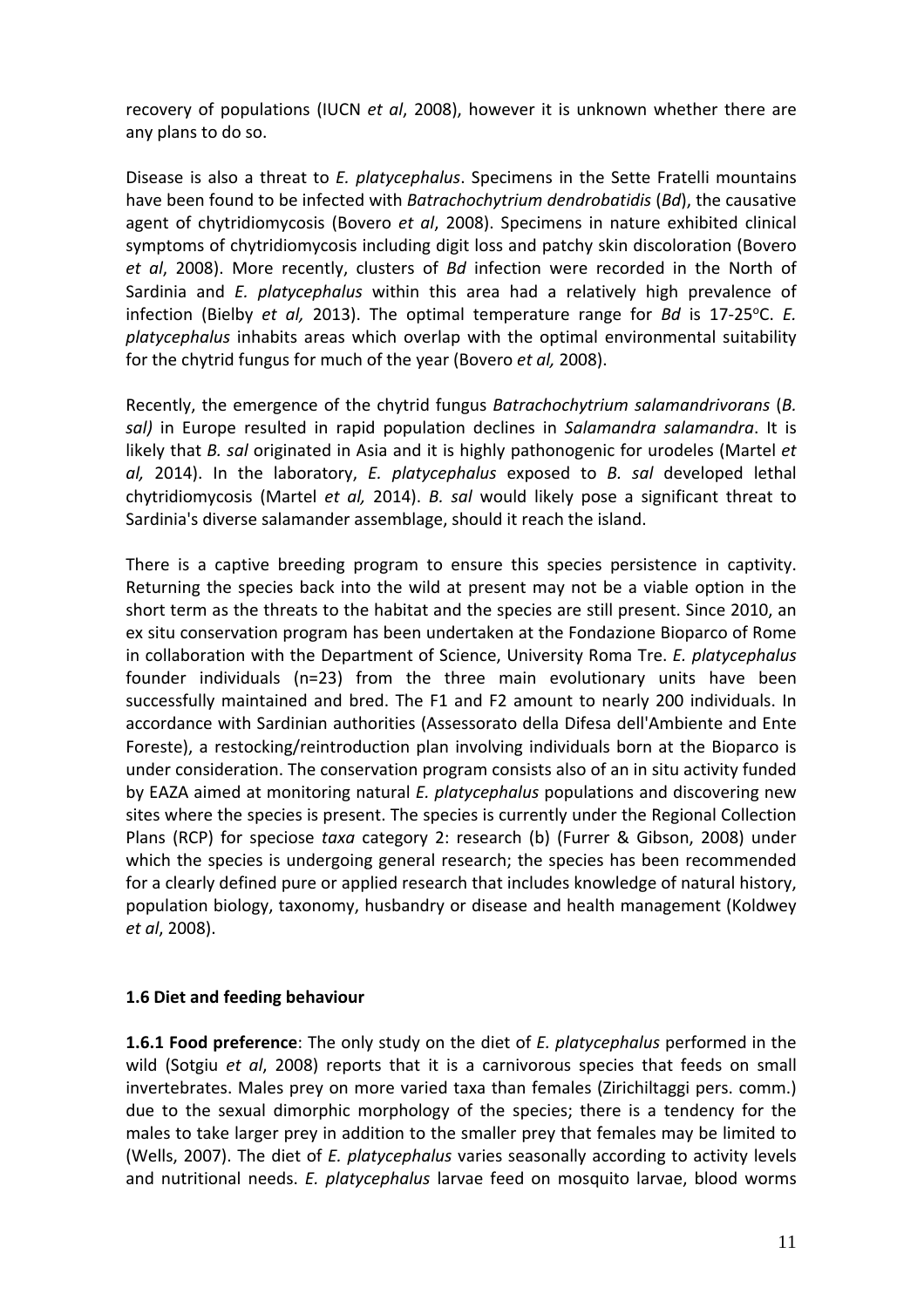(Chironomids and *Glycera sp*.), sludge worms (*Tubifex tubifex*), very small aquatic crustaceans and amphibian larvae (*Hyla sarda* and *Discoglossus sardus*). Oophagy can also occur in some cases (Sotgiu *et al*, 2008) as well as cannibalism on small larvae (Macale & Vignoli unpublished data).

**1.6.2 Feeding:** Sight is the dominant sense in prey detection. Movement of the prey is the stimulus that triggers the feeding response. Olfaction is also used to find prey but is secondary to sight and is used in dim or dark conditions (Stebbins *et al,* 1995). Water vibration sensed by the lateral line is also used to detect prey. Once prey is located the mouth is opened very rapidly and the prey is sucked into the mouth.

## **1.7 Reproduction**

**1.7.1 Developmental stages to sexual maturity**: Once hatched, the young are between approximately 5 mm in length, at 6 months they are 20 ‐ 30 mm, 60 ‐ 70 mm at 1 year and 80 - 90 mm at 2 years. Time to metamorphosis is temperature dependent and in captivity can occur at 7 months (French Urodela Group, 2005). However, in some cases, this can occur between 14 ‐ 15 months of age (Alcher, 1980; Zirichiltaggi pers. comm.) and some paedomorphic individuals may retain gills into reproductive maturity.

**1.7.2 Age of sexual maturity**: *E. platycephalus* reaches sub‐adulthood at about 17 to 18 months. At 18 months, both males and females are sexually mature. In captivity, first mating can occur from the age of 13 months onwards (Macale & Vignoli pers. obs.). Southern populations of *E. platycephalus* reach sexual maturity earlier than northern populations with sexual maturity being positively correlated with temperature (Angelini et al., 2014).

**1.7.3 Seasonality of cycling**: Mating occurs all year round (Pasmans *et al,* 2014) and observations have shown that reproduction peaks in the summer months in the centre of Sardinia.

**1.7.4 Clutch size**: The number of eggs laid varies from between 50 ‐ 230 (Böhme *et al*, 1999). The fecundity is positively correlated to female body size. Eggs are 3 mm in diameter. With the gelatinous envelope they are 4 to 5 mm in diameter (Böhme *et al,* 1999).

**1.7.5 Birth details and seasons**: Eggs are laid over a long period from 3 ‐ 6 months. Oviposition sites are usually swept by light oxygenating currents that are thought to prevent fungal infection. Females usually select crevices and cracks or the underside of flat rocks to lay groups of eggs where they are relatively safe from predation by conspecifics and other animals; the cone‐shaped cloaca allows them to access these sites.

## **1.8 Behaviour**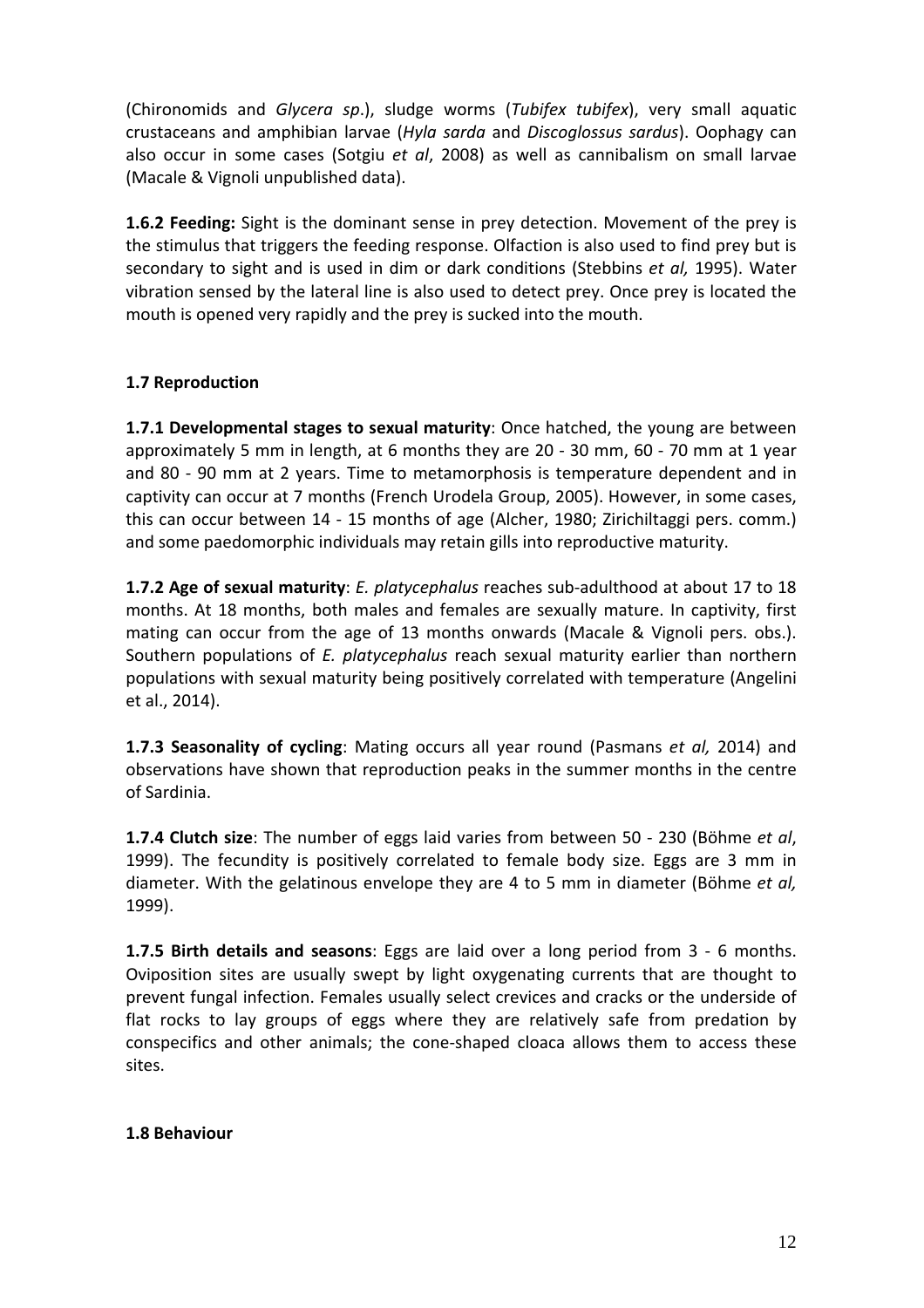**1.8.1 Activity**: *E. platycephalus* are diurnal (Andreone & Luiselli, 2000) and are possibly the most aquatic member of the genus. They can be found in water throughout the year in nature. There are, however, reports of *E. platycephalus* hibernating and aestivating on land in the vicinity of water during the autumn months of September through to November (Böhme *et al,* 1999). In captivity, young animals especially may try to leave the water when water temperatures rise above around 20.0 °C (pers. obs. C. Michaels).

**1.8.2 Locomotion**: In water, *E. platycephalus* either walks along the bottom or swims in the water. Being a riverine species, it is largely benthic and usually only leaves the substrate to breathe from the water's surface.

**1.8.3 Predation**: *Natrix maura* has been observed preying on *E. platycephalus* (Zirichiltaggi pers. comm.). Adults can prey on their own larvae. Cannibalism is also common in larvae and sub‐adults and may occur even when individuals do not present marked size difference (Macale & Vignoli pers. obs.).

**1.8.4 Sexual behavior**: Mating takes place in the water and usually occurs in April and May once water temperatures begin to rise after winter, or after aestivation in the autumn (Fig. 8). Males actively search for females and upon approach the male will ripple the tail slightly. When a female is encountered the male grips her in the trunk with his jaws, this supports mating in running water. Females will struggle and bite until they are freed if they are not ready or willing to mate (Salthe, 1967). When a male encounters a receptive female, he will find a suitable place for mating, carrying the passive female in his jaws. This searching behaviour can last for several hours. The male then curves his body so that his tail lies over the tail base of the female, and his hook‐ like extended cloaca lies under her tail in the cloacal region. The male then strokes the female's cloaca with his hind limbs (Salthe, 1967) for a period of time before transferring his spermatophore. Spermatophore transfer can take place directly or with the aid of the spurs on the hind legs of the male (Böhme *et al*, 1999). The conical shape of the female cloaca supports fertilisation in flowing water during the rainy season as it assures penetration of the males' spermatophore. The female shows no observable responses during courtship, being held captive throughout (Salthe, 1967). There is a tendency for females to select larger males for mating. In a species with such a forced mating technique, selection for larger males is stronger (Bovero *et al*, 2002). Reproductively active males will often pursue females and attempt to mate even when the female is not receptive, although usually the female is eventually released (C. Michaels pers. obs). Females impeded to mate for one year (by keeping them separated from males) produced only unfertilised eggs. This would suggest that sperm storage in this species cannot allow females to reproduce over two seasons.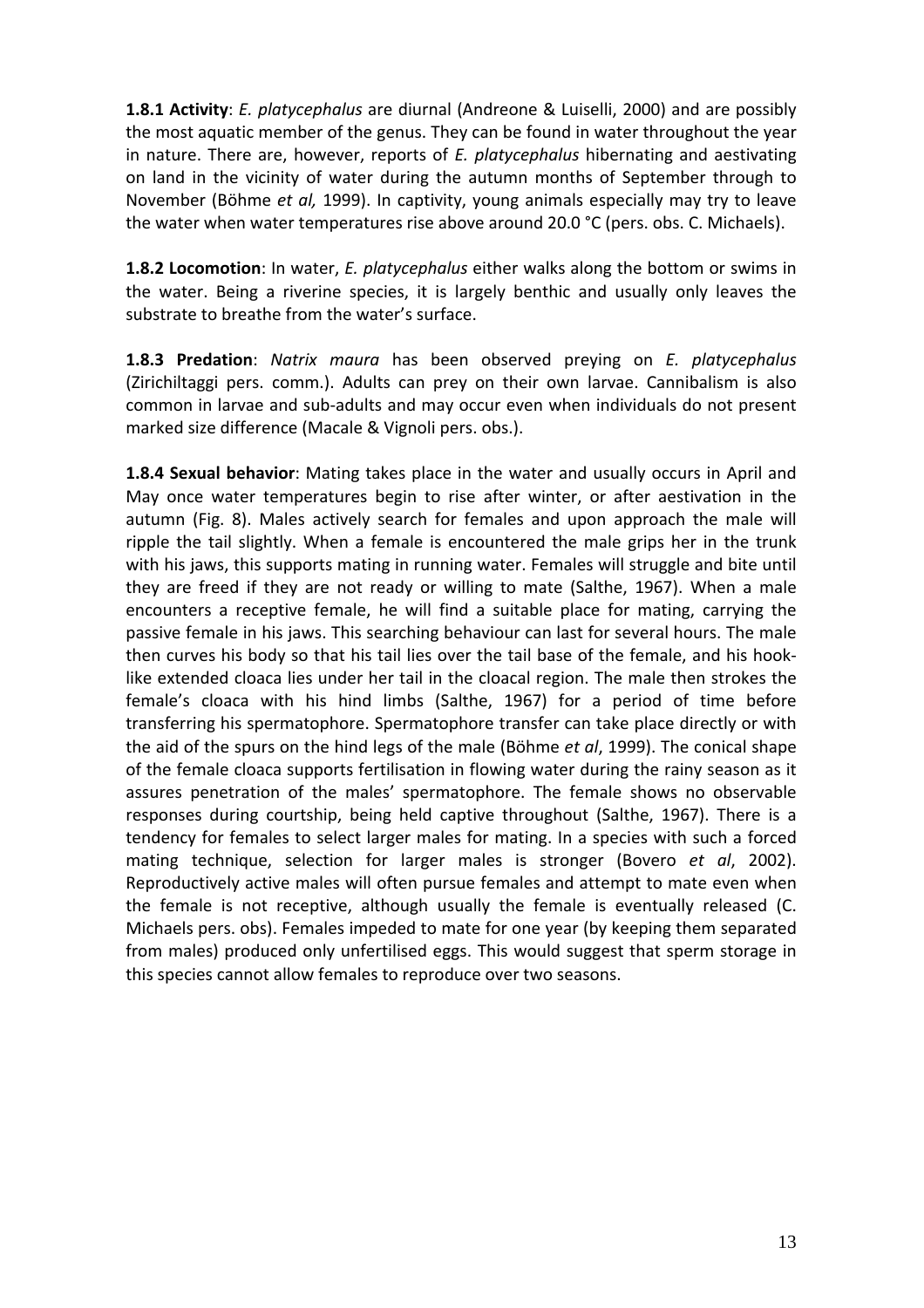

Fig. 8. Shows a breeding pair in amplexus. The pair often bites each other during mating. Bite marks can usually be seen on females due to the well developed jaws of the males (French Urodela Group).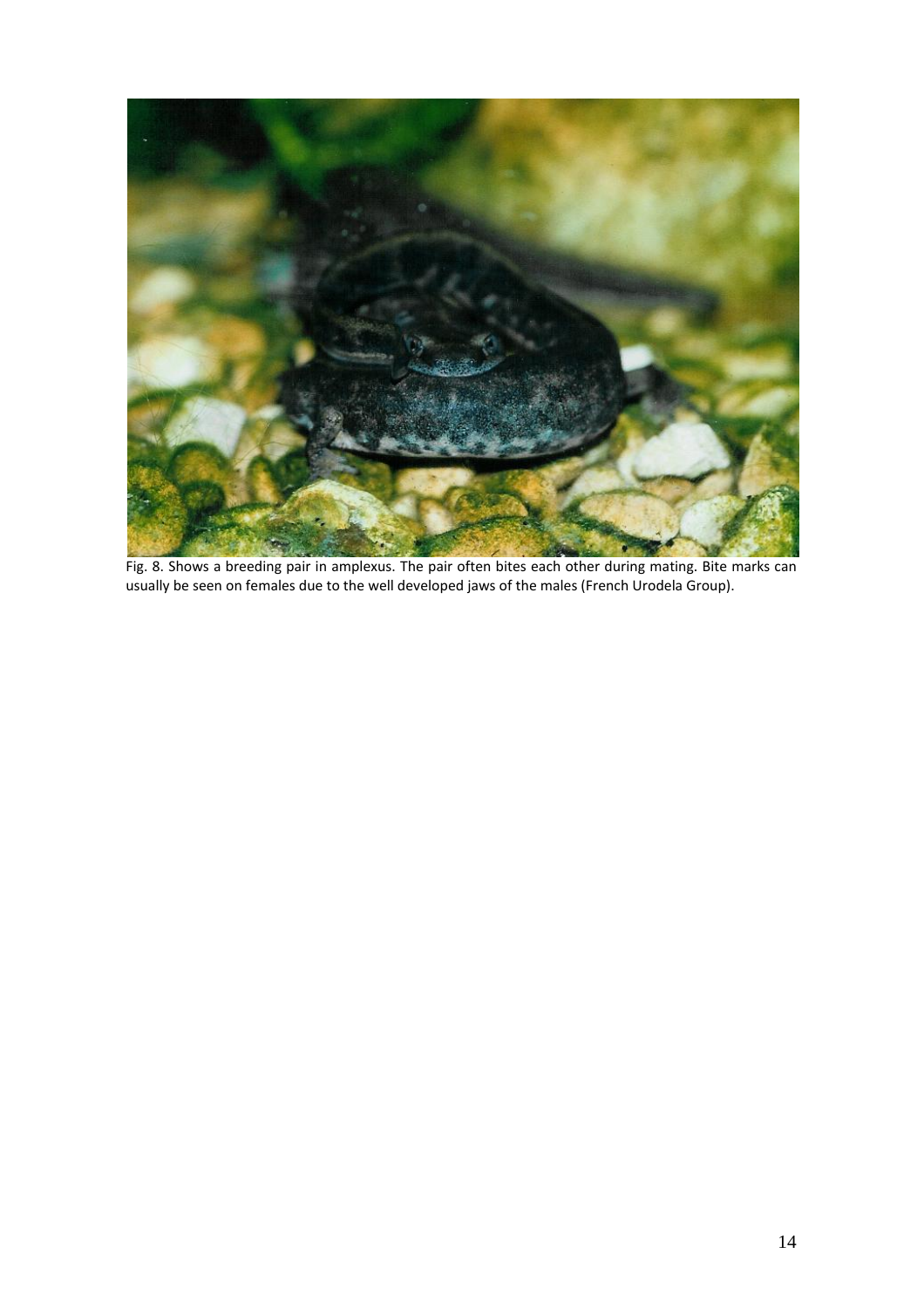## **SECTION 2. Management in zoos and aquaria.**



### **2.1 Enclosure**

Figure 9. Enclosures for *E. platycephalus* at ZSL London Zoo.

*E. platycephalus* may be maintained in aquaria throughout their life (Fig. 9 and 10). The enclosure must have a tight fitting lid to prevent animals escaping.

**2.1.2 Substrate:** Sand of a fine grade is a suitable substrate, as it is fine enough to pass through the alimentary canal and out of the cloaca. However, sand should be thoroughly rinsed before use and the sand bed must not be so deep as to create anoxic zones that may produce toxic hydrogen sulphide gas. At ZSL London Zoo *E. platycephalus* a blockage of the cloaca occurred when a single specimen ingested a fine gravel substrate. A substrate free aquarium is also suitable as it facilitates the removal of waste solids and prevents prey items from escaping into the substrate where they eventually die and decompose. A terrestrial area is not essential as *E. platycephalus* can remain aquatic throughout the year in captivity; however see below (section 2.4.4) for a discussion of terrestrial enclosures, particularly for juveniles.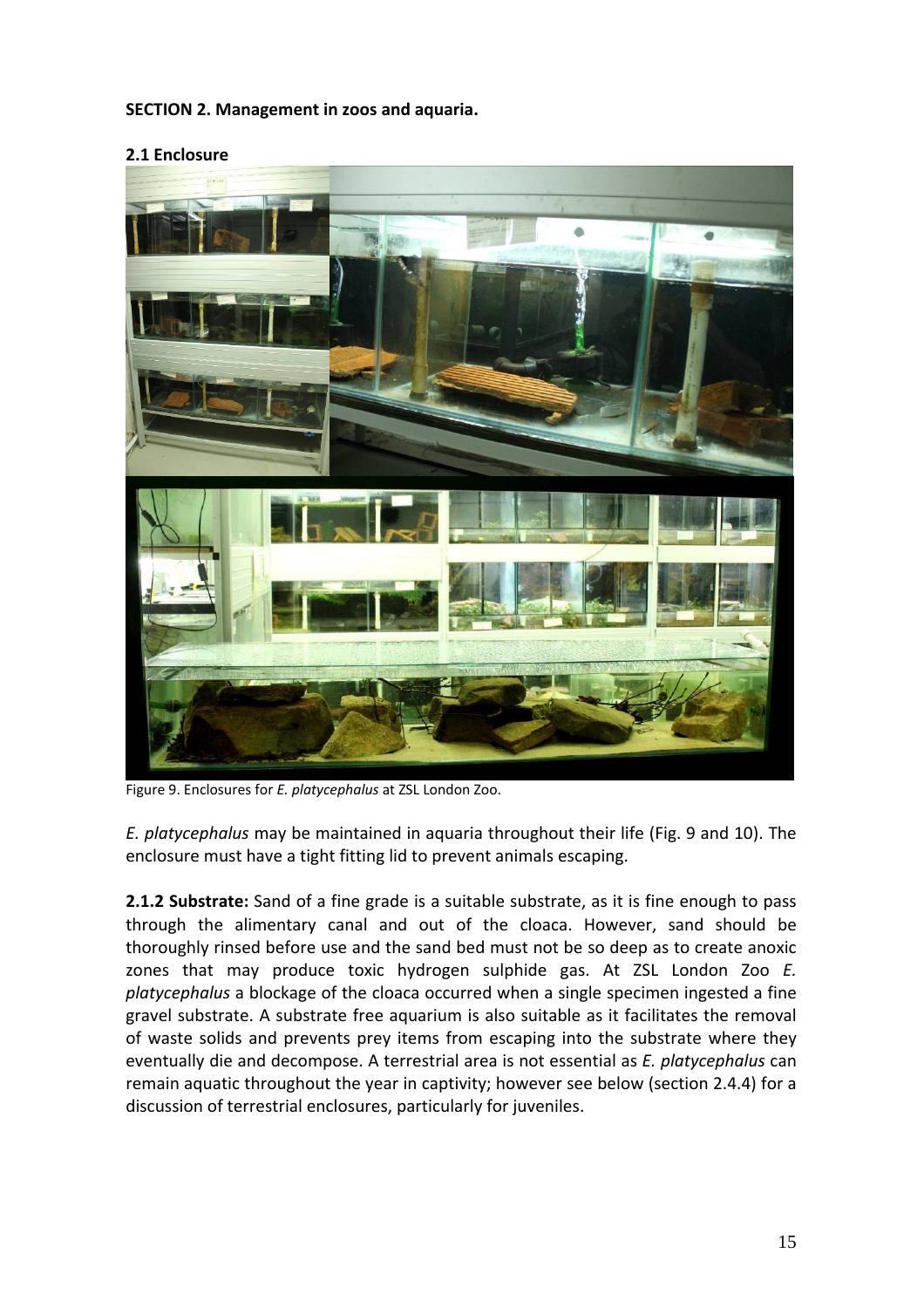

Figure 10. Left Amphibian quarantine facility at Fondazion Bioparco di Roma. Centre and Right, Amphibian Ark Laboratory at Fondazion Bioparco di Roma, the facility houses and breeds *E. platycephalus* destined for potential release.

**2.1.3 Furnishings and maintenance:** Plants such as java moss (*Taxiphyllum barbieri*), Brazilian water‐oest (*Elodea densa*) and similar cold‐tolerant plants can be placed in the tank to improve oxygenation of the water, aid in the removal of toxic nitrogenous waste (ammonia, nitrite and nitrate), provide shelter and can also be used as a support for eggs. Plant density should never be high (see descriptions of natural habitat) as this will reduce water flow and accumulate organic matter. Boulders can be stacked to form caves and refugia. Ideal refuges are relatively narrow horizontal cracks, which can be formed by stacking flat rocks or tiles. These should be slightly higher than the animals so that they can fit tightly inside. Ensure that any rocks are stable as newts may dislodge them and become trapped. If a substrate is employed, the rocks should be placed on the bottom of the aquarium before substrate is added to avoid instability caused by rocks eventually sinking into the substrate. These rocks can also act as oviposition sites. Spot cleaning should be carried out daily (especially the day after feeding) using a turkey baster, siphon or net to remove detritus. After egg laying the adults can be removed and the eggs can be reared in situ, or eggs can be transferred to tanks similar to those used for adults for rearing (see below for details).

**2.1.4 Environment:** Aquaria should not be exposed to direct sunlight as they may over heat; additionally, newts do not like very bright light and may become stressed if unable to access darker refugia. reproduction occurs normally with only artificial lighting. Natural photoperiods should be used to expose the species to its natural daylight hours; 9 ‐ 10 hours of light mid winter and 14 ‐ 15 hours of light mid summer.

Water temperature should be kept between 8.0  $^{\circ}$ C - 15.0  $^{\circ}$ C during the winter months of December through to February, 15.0  $\degree$ C - 20.0  $\degree$ C in the spring months of April through to June and peak at a maximum of 22.0  $\degree$ C during the summer months of July through to September. Cooling during the winter months at low temperatures is the key to the successful breeding of this species. Avoid keeping individuals that originate from the region of Sette Frattelli, in temperatures below 10.0  $^{\circ}$ C.

The eggs of this species should be housed in a tank, in a shady area to prevent the formation of algae (French Urodela group, 2005).

**2.1.5 Water:** Regular 10‐20% water changes should occur to ensure the maintenance of good water quality. These should remove accumulated debris and uneaten food and not just water; a siphon or aquatic vacuum cleaner is best used for water changes, rather than installing a tap in the side or base of tanks. Larger water changes may dramatically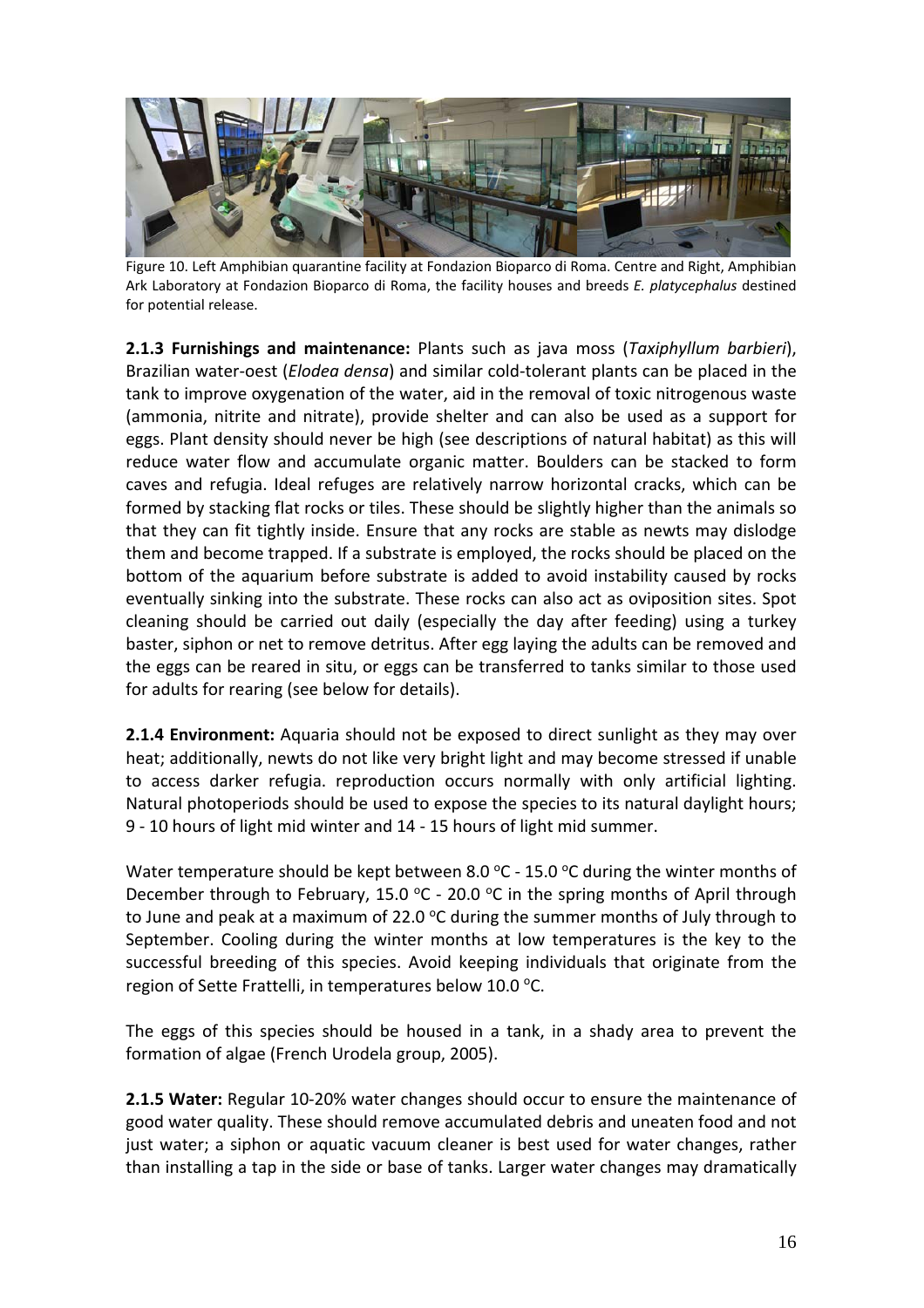alter water parameters and this may be highly stressful. 10‐20% water changes should be carried out at regular intervals, larger water changes can stimulate mating and egglaying which corresponds with the beginning of the spring rains in its natural habitat. At ZSL London Zoo the species breeds without such drastic water changes; low winter temperatures are the main stimulus.

Field data do not currently exist regarding the mineral composition of water in the field. However, this species does not appear to be overly sensitive to water hardness or pH provided that pH is maintained between 6.5 and 8 and some carbonate hardness is present to allow robust biological filtration.

*E. platycephalus* may be kept in aged tap water treated with water conditioners or passed through a carbon filter, if parameters are suitable. If tap water is to be used the water provider should be contacted to get detailed information on water parameters. Water parameters from tap water can vary greatly on a day to day basis and even more between geographic areas and so 'tap water' is not a standard composition. Alternatively rain water can be collected and used, but care must be taken to avoid airborne contaminants, particularly in cities and industrial areas. Alternatively, remineralised reverse osmosis (RO) water may be used. Pure RO should never be used with amphibians as its osmotic potential may interfere with osmoregulation in the salamanders. If tap water is used, water conditioners or carbon filters should be used

| <b>Parameter</b>                 | <b>Winter</b><br>November -<br><b>February</b> | <b>Spring</b><br>March - May | <b>Summer</b><br>June - August | <b>Autumn</b><br>September -<br><b>October</b> |
|----------------------------------|------------------------------------------------|------------------------------|--------------------------------|------------------------------------------------|
| <b>Temperature</b><br>range (°C) | $10 - 12$                                      | $14 - 16$                    | 18-22                          | $14 - 16$                                      |
| pH                               | $6.9 - 7.1$                                    | $6.9 - 7.1$                  | $6.9 - 7.1$                    | $6.9 - 7.1$                                    |
| <b>Alkalinity ppm</b>            | 30                                             | 30                           | 30                             | 30                                             |
| Ammonia ppm                      | $\mathbf 0$                                    | $\mathbf 0$                  | $\overline{0}$                 | $\overline{0}$                                 |
| Nitrite ppm                      | $\mathbf 0$                                    | $\overline{0}$               | $\overline{0}$                 | $\overline{0}$                                 |
| Nitrate ppm                      | $25$                                           | $25$                         | $25$                           | $25$                                           |

Table 2. Water parameters for *E. platycephalus* maintained at ZSL London Zoo.

following the manufacturers guidelines. An air diffuser can be used in the water storage container to keep the water well oxygenated. It is important to note that while allowing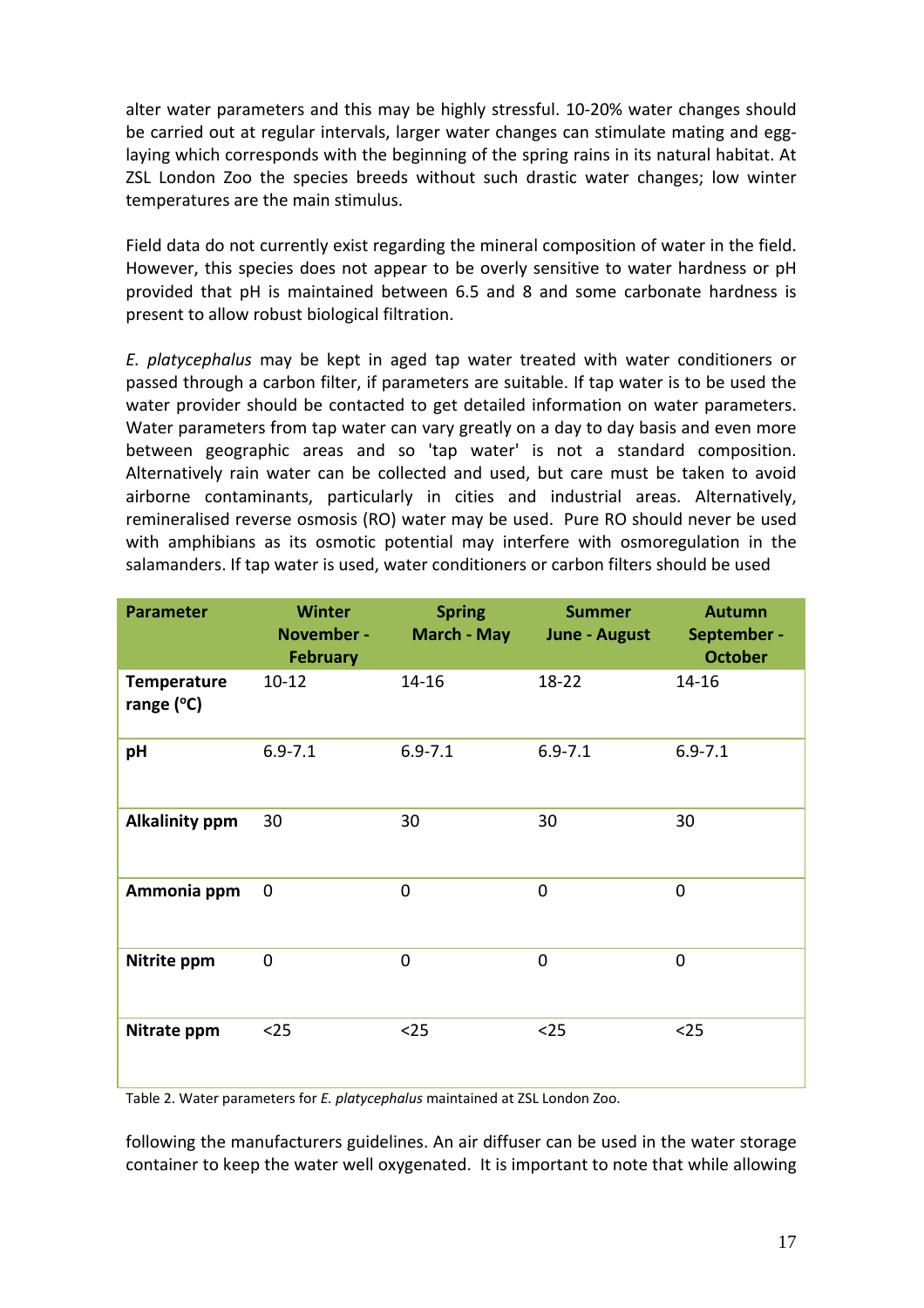tap water to stand for 24hrs removes chlorine by evaporation, it does not remove chloramine, heavy metals and a number of other contaminants (including very low levels of cyanide) from water. If tap water is used, a suitable chelator (available commercially as water conditioner for aquaria) or activated carbon should be used before adding to the aquarium.

It is not possible to manage what you do not measure. Water should be tested on a regular basis, this will allow the performance of filtration systems to be assessed, can identify one off problems or recurring issues and assess corrective measures.

Fluctuating water parameters can be very stressful for aquatic organisms. It is better to have slightly suboptimal parameters than wildly fluctuating parameters. At ZSL London Zoo RO water is mixed with tap water (in London, very hard and alkaline) at a 9:1 ratio. Therefore, replacement water should be as similar in composition, temperature, pH and other parameters as possible. Water should also be added to aquaria gently such as to disturb the animals as little as possible. See table 2 for any overview of water parameters at ZSL London Zoo.

At Fondazion Bioparco di Roma *E. platycephalus* are housed in 75 L tanks connected to a 150 L sump and water quality is maintained with frequent 25% water changes. The tanks were filled with reverse osmosis processed/purified water reconstituted by adding 50% tap water and a bio conditioner (Sera Gmbh Aquatan). Water parameters as follows; general hardness (GH), 3 degrees; carbonate hardness (KH), 2 degrees; pH, 7.6; nitrates, nitrites, ammonium and phosphates, absent. Water temperature ranges from 8‐10°C in January to 20‐22°C in July. The water level and water temperature is adjusted according to seasons in order to simulate the natural oscillations. Water temperature is recorded with a data logger recording 24 measurements per day.

*E. platycephalus* is a stream‐dwelling species and as such is more sensitive to accumulation of nitrates and organic matter than many pond‐dwelling newts. Stocking density, feeding, water change regimens and filtration capacity (see below) should be designed to maintain negligible or low levels of nitrates as well as to handle ammonia and nitrites.

**2.1.6 Filtration:** For larger aquaria or aquaria with many animals, large external filters are vital. A sump may also be used to increase water volume and filtration capacity. For small aquaria with a pair or trio of animals internal box filters are sufficient. Filter media should be cleaned on a regular basis (depending on the size of the filter and the stocking density). Media should be cleaned in tank water rather than tap water as the sudden change in water parameters, as well as chlorine/chloramine in tap water, can be detrimental to the nitrifying bacteria which are vital for biological filtration. It is important that filters are cleaned before they become heavily clogged with detritus, rather than once they are very dirty, as otherwise water flow through the media is hampered and biological filtration capacity will be reduced. At ZSL, filters are cleaned every other week to maintain optimal water flow through media.

Juvenile and sub‐adult animals can easily find their way into the internal mechanisms of filters. For this reason it is vital that any way into the filter is blocked up with plastic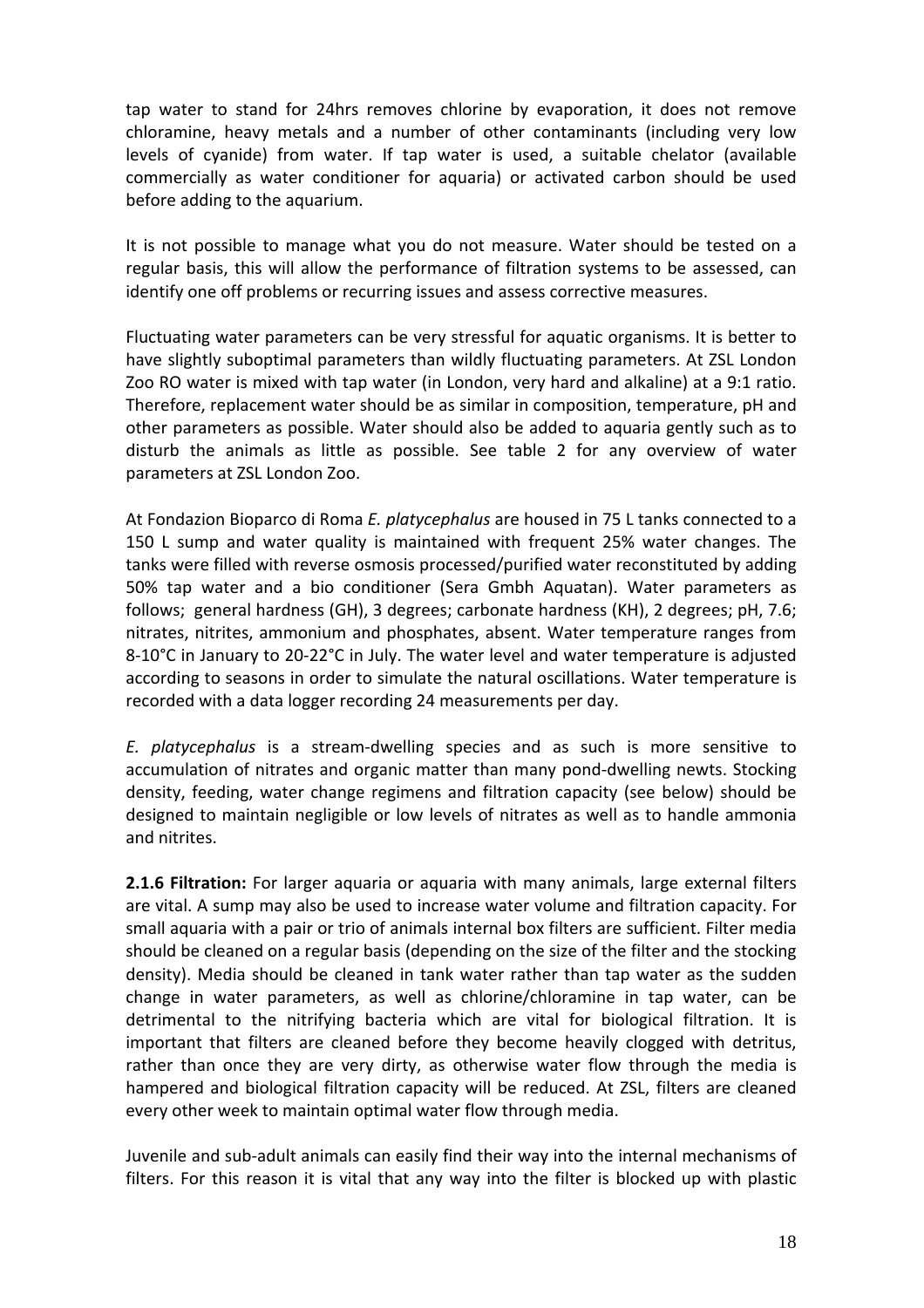mesh or sealed with silicone. For small juveniles, the use of internal sponge filters or external filters with finely meshed in‐ and out‐flows may be preferable to internal power filters. The filter should not create anything more than a moderate current (Maillet & Schultschick, 2013) and areas protected from any current, which can be created using rocks, tiles etc., are important.

**2.1.7 Dimensions:** 30 x 60 x 30 cm (50 L ) aquariums can be used as a minimum to house three adult individuals. For larvae, tanks of 40 x 25 x 30 cm (20 L) can be used to house a maximum of 15 individuals of the same size.

**2.1.8 Lighting:** The UV‐B requirements of caudate amphibians are not known and there is no published evidence, at present, to suggest that UV‐B radiation is required. The UV‐ B requirements of *E. platycephalus* in the wild and in captivity are currently unknown. At Durrell Wildlife Conservation Trust sub adult *E. platycephalus,* reared without UV‐B provision were radiographed and bone formation and mineralisation appeared good and there was no change in bone mineralisation when larvae were radiographed after 5 months of being kept beneath a UV‐B emitting lamp array.

## **2.2 Feeding**

**2.2.1 Basic diet**: Food variety is fundamental for successful keeping and breeding of amphibians. Diet differs between young larvae and adult individuals. Larvae can be fed *Daphnia* that are clean and free of *Cyclops* (some *Cyclops* species can consume salamander larva) or small worms (e.g. Micro, Walter and banana nematode worms (Panagrellus *spp.*), vinegar eels (*Turbatrix aceti*), *Tubifex tubifex*, white and grindal worms (*Enchytraeus albidus* and *E. bucholzi*), earthworms or bloodworms (Chironomidae) cut into pieces*.* It is important that *Tubifex* and bloodworms are well washed for several days before being added to the aquarium as potentially pathogenic organisms, as well as heavy metals and other pollutants which are often abundant in the environments where these worms are collected. The appropriate prey species can be chosen from these and other organisms based on the size of larvae. When maintained in mature tanks, larvae will often find enough microfood living in the aquarium to grow to the point of accepting white‐ and grindal worms and larger *Daphnia.* At ZSL London Zoo, for example, larvae longer than 15mm long are often removed from parental tanks where they have hatched and developed unnoticed in rock crevices or within internal filters. Adult specimens can be fed a variety of food such as bloodworms and small earth worms of up to 6 cm in length. *Trichopterid* and *Plecopterid* larvae along with *Gammarus* and other stream‐dwelling aquatic invertebrates are favourably accepted by the adults (French Urodela Group, 2005). At Fondazion Bioparco di Roma *E. platycephalus* are fed ad libitum on frozen mixed invertebrate food (*Daphnia*, *Chironomus*, *Tubifex*, and other aquatic invertebrates) and reared *Artemia salina* naupli. Many aquatic invertebrates are not readily cultured in captivity and harvest from the wild may not be practical. It should be noted that the vast majority of aquatic live‐foods commercially available are collected from wild or semi-wild settings and so are unlikely to be less of a disease risk than invertebrates collected by institutional staff themselves. Live captive bred tadpoles have been offered by some private breeders (Pasmans *et al,*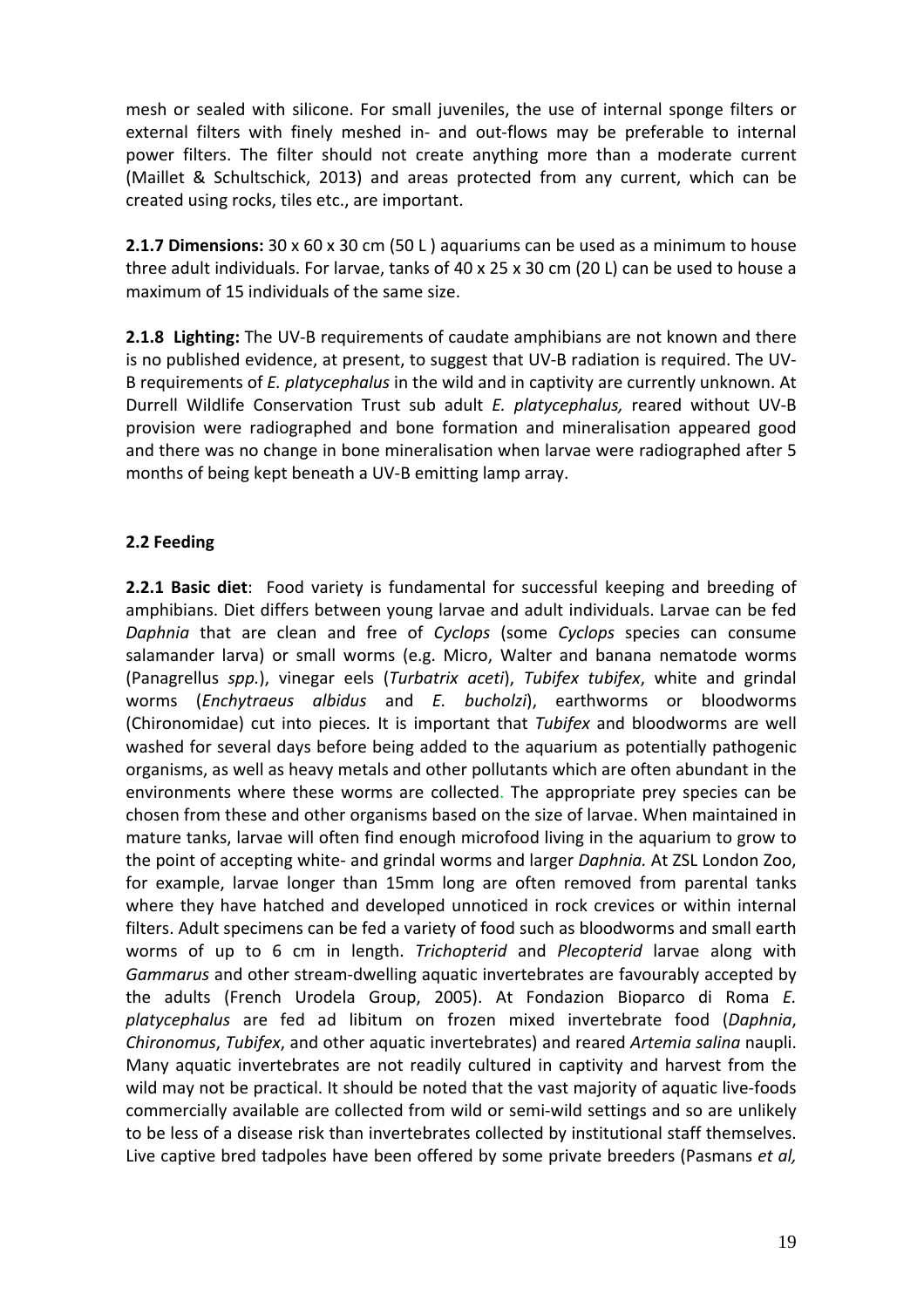2014), but this poses a risk with regard to pathogen transfer and may not be an ethically sound option in the zoo setting.

*E. platycephalus* is prone to obesity and body condition should be monitored and feeding regimens altered accordingly. Larger newts may also outcompete smaller individuals for food and food intake of individuals should be monitored to ensure that all animals are feeding properly.

**2.2.3: Method of feeding**: Feeding should occur during the day. Food should be dropped into the aquarium close to the individuals. Uneaten dead prey items should be removed within 24 hours to avoid water pollution.

## **2.3 Social structure**

**2.3.1 Basic social structure:** In captivity a 1:2 sex ratio should be maintained as repetitive mating with the females can cause stress and eventually lead to death of the female. Larvae should be allocated according to size with each tank and provided that there is ample food and refugia they can be reared in groups. Individuals that have originated from the same sites should be housed together (French Urodela Group, 2005) as individuals from different sites may have different disease histories. Mixing populations may have negative ramifications for possible future reintroductions as well as the potential for outbreeding depression between genetically differentiated populations. Moreover, animals from different sites / regions may have slightly different environmental optima.

**2.3.2 Changing group structure:** Group structure for larvae should be changed according to their size. Only individuals of the same size should be housed together to avoid cannibalism.

**2.3.3 Sharing enclosure with other species:** This should be avoided as *E. platycephalus* is a predatory species and males may also attempt to amplex individuals of other species, risking injury or drowning. There is also a risk of spreading pathogens between the species which may have a detrimental impact on both species. Fish that are not consumed by the newts will damage gills, feed on eggs and larvae and stress adults, which do not live in streams containing many fish in the wild.

## **2.4 Breeding** (Fig. 11).

**2.4.1 Mating:** First successful matings can be anticipated when specimens reach 13 months of age (Macale & Vignoli pers. obs.), but younger animals may begin to amplex without successful reproduction. Sexual maturity is linked more to size than age and animals kept at the warmer end of their range and provided with abundant food are likely to grow faster and so reach maturity sooner; the implications of unnaturally rapid growth for health and fitness are unknown. In captivity, mating events occur most frequently in spring and autumn but may be witnessed throughout the year (Pasmans *et al,* 2014). Mating occurs in water and can last up to several hours. Multiple shelters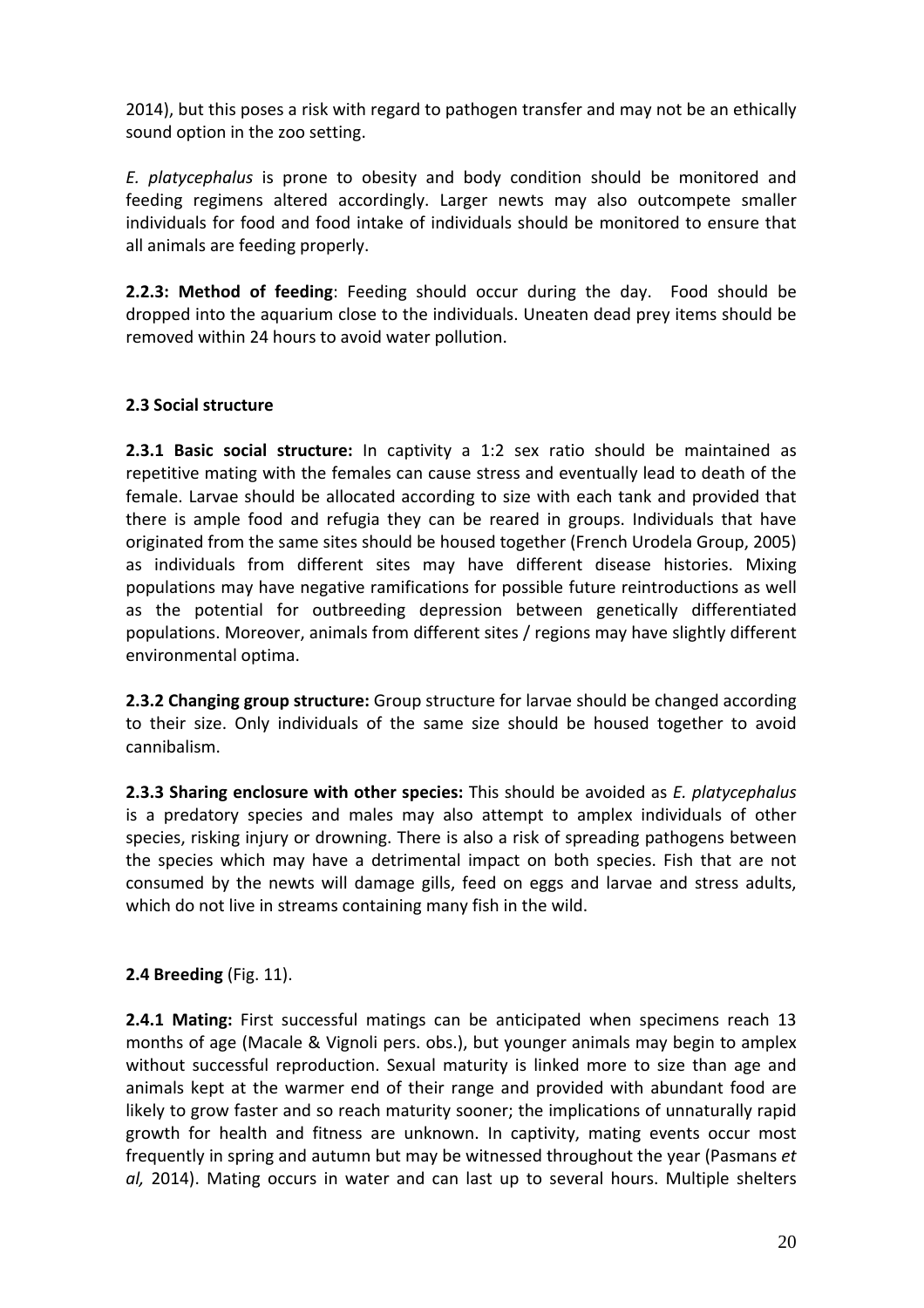need to be available for adult females to provide an escape from repetitive mating with the males. After mating the female may have several bite marks on her back (Maillet & Schultschik, 2013), these should heal rapidly but should be monitored, particularly for fungal infections.

**2.4.2 Egg laying:** Females lay their eggs over a period of 3 to 5 ½ months (Böhme *et al*, 1999). They deposit and attach their eggs to the underside of stones and at the base of plants, lodged between the twigs, roots and pebbles (Arnold & Ovenden, 2002, Alcher,



Figure 11: Breeding, reproductive and larval stages of *E. platycephalus*. A. Mating. B. Female with eggs. C. Egg in the final stage of development. D. Newly hatched larva. E. Larvae at 2 weeks post hatching. F. Larva at 2 months old. G. Larva at 12 months old (French Urodela Group).

1975, 1980, 1981) by extending their conical cloaca into a tube. Females will also lay eggs on artificial woolen spawn mops (B. Tapley pers. obs.). The eggs firmly adhere to the substratum. When the substratum consists mainly of sand, the females oviposit almost the totality of their eggs in the sand within the superficial stratum (0.5‐2 cm) (Alcher, 1981; Macale & Vignoli pers. observ.). In this condition, the eggs are easily collected by dragging the substratum with a net of appropriate size (the sand grains must be drained out and the eggs kept). The eggs are translucent and the whitish embryo is visible inside. Moldy or infertile eggs should be removed to prevent the spread of mould to the developing eggs. Fungicide treatments such as methylene blue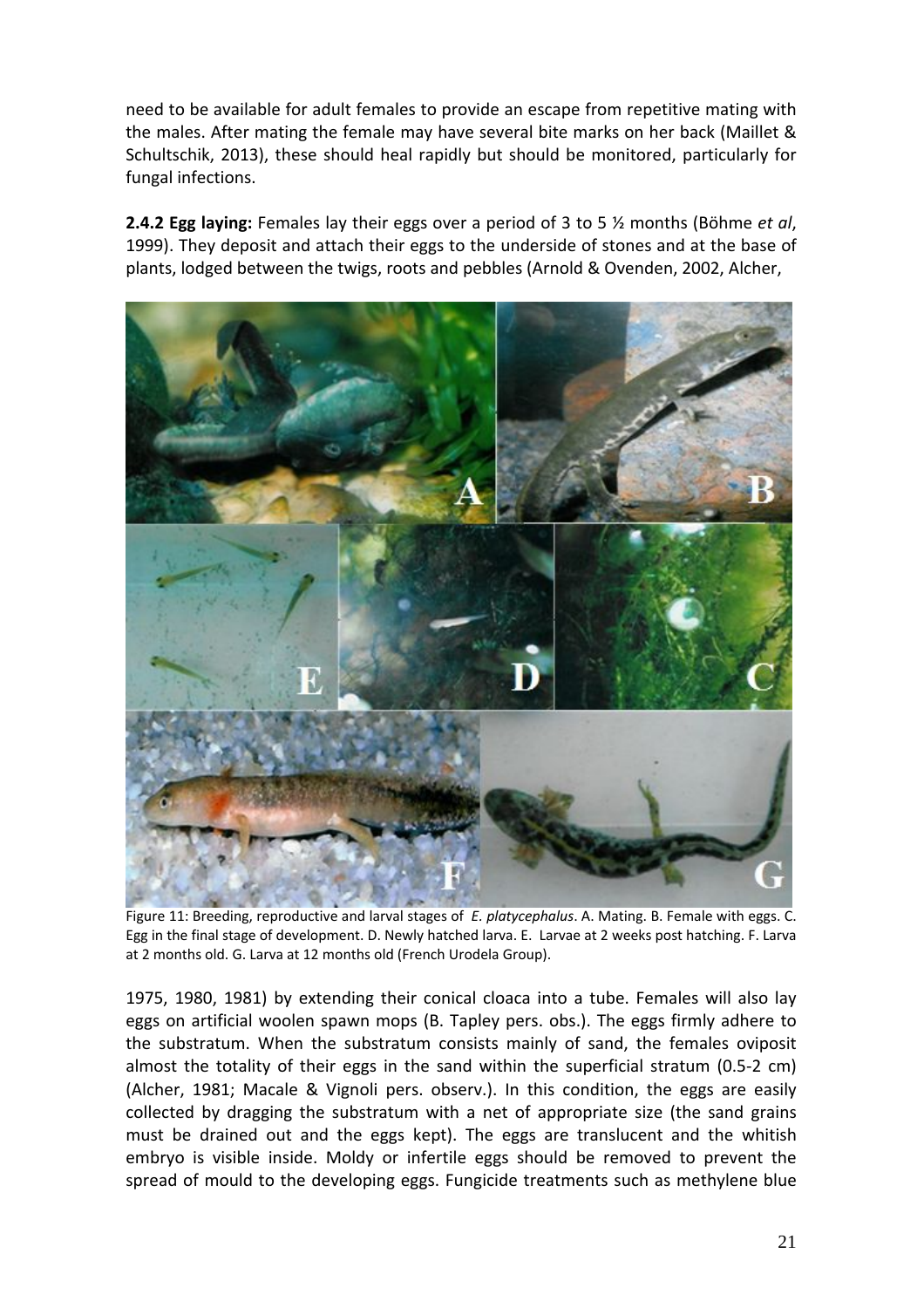may help keep fungus in check, but optimal water quality is the first line of defense. UV filters may also reduce fungal infection by limiting the number of pathogen propagules in the water column (Maillet & Schultschick, 2013; Macale & Vignoli pers. observ.). Increasing the tannin content of the water, by adding dried oak leaves or similar, has also anecdotally reduced *Saprolegnia* infection of the eggs (B. Tapley pers. obs.). Maintaining eggs in clean water with a mature biological filter reduces the chances of fungal outbreaks.

**2.4.3 Hatching:** The larvae hatch after about 4‐5 weeks depending on the temperature. Embryonic development takes approximately 37.5 days at 15  $\degree$ C and 12.5 at 24.5  $\degree$ C (Böhme *et al*, 1999). 17.0 °C – 20.0 °C is the optimum temperature for embryonic development. The hatched embryo is between 4 to 5 mm and can be discerned by their black eyes and lack of balancers on the body (French Urodela Group, 2005).

**2.4.4 Development and care of young:** Larval development is temperature dependent. At 15.0  $\degree$ C development takes from 376 - 453 days, at 20.0  $\degree$ C development takes 184 to 260 days (Böhme *et al,* 1999). The larvae are very sensitive to pollution at this stage. It is not necessary to feed the larva during the first 10 days after hatching as they sustain themselves on their yolk reserves. On average, larvae start feeding 10‐15 days after hatching (Maillet & Schultschick, 2013). The yolk sac is visible as a yellow line in the abdomen of hatchlings and this can be used as guide to when feeding should commence. Larvae will also develop noticeably during this period. Water must be well oxygenated and partial water changes performed frequently as larva are very sensitive to mildew. In addition, density plays a role in regulating newt growth. In experimental tanks, larvae tend to grow slower and show aggressive behavior at high densities. Also survival rates is negatively affected by high larval density.

As with many other salamandrid newts, the juvenile phase or eft is naturally terrestrial and juveniles may seek to leave the water by climbing the aquarium glass after metamorphosis. This is particularly noticeable when temperatures are towards the higher end of the optimal range. Juveniles may develop hydrophobic skin (when animals submerge they will appear silvery with air trapped on the skin). In the majority of cases, these animals will continue to feed in the water and will quickly become completely aquatic, particularly when maintained in cool conditions and when water quality remains good. If juveniles are kept under terrestrial conditions, terraria should include a compacted soil‐based substrate (do not use coconut fibre/coir only, or paper towels), ideally a mixture of peat compost, coco fibre, sand and loamy topsoil should be used. This should be compacted and covered with leaf litter, moss sheets (not *Sphagnum* due to its acidity) and flakes of stone, cork bark or tile to form piles with crevices at varying heights and humidity, from damp at the base to dry at the top. Terrestrial animals should be maintained at similar temperatures to aquatic animals, although they may tolerate slightly higher temperatures, and can be offered various terrestrial prey including crickets, earthworms and woodlice. A water dish should be present with easy ingress/egress points and the terrarium should be sprayed regularly so that it is kept damp but not wet. Animals can be reintroduced to water by placing them in a shallow aquarium with stones positioned so the animals can rest with their heads out of the water but not get completely dry. They should be fed in the water to encourage aquatic behaviour. Animals that refuse to become at least semi‐aquatic after a week should be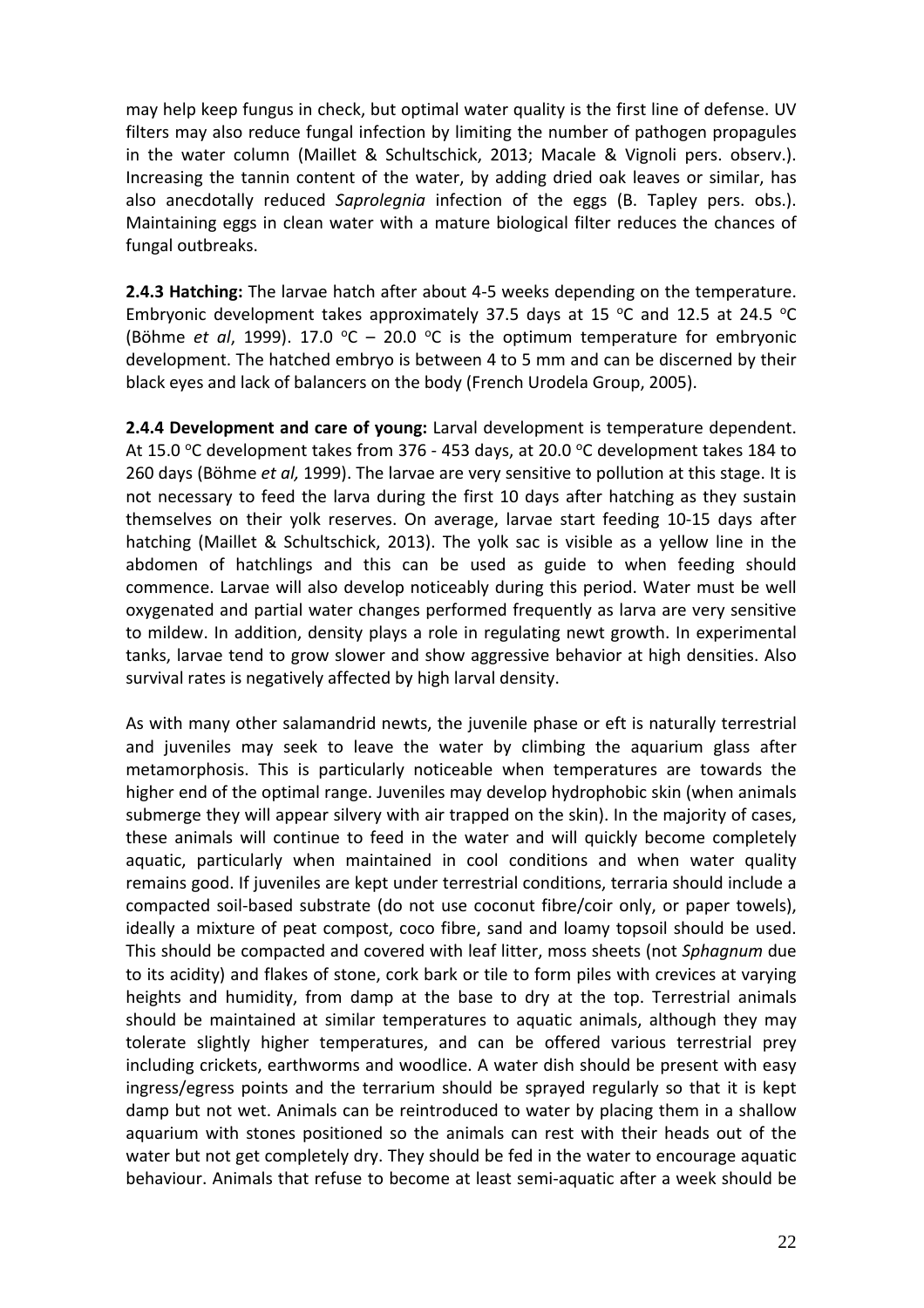returned to terraria, particularly if they are not feeding in the transitional enclosure. This process maybe easiest in the autumn or under cooler conditions, when animals would naturally start to return to the water in the wild.

**2.4.5 Population management** Populations of *E. platycephalus* should be kept according to their geographical origin / collection site. This is due to the potential for differences in the genetic makeup of populations who are prevented from dispersing and breeding in the wild state due to physical barriers (e.g. unsuitable habitat, natural and man‐made obstacles). Studies on the genetic population structure show significant geographical population differentiation (Lecis and Norris, 2004). These populations may have adaptations specific to the microhabitat they originated from, and interbreeding of populations may dilute these adaptations, or produce other deleterious effects associated with hybridisation. This is of particular importance when maintaining populations where the ultimate goal is reintroduction. Twenty‐two wild caught adult salamanders (12 males and 10 females) from three distinct populations have been maintained at Fondazion Bioparco di Roma since 2010. Promiscuity among individuals from different populations is excluded as some of the animals may be destined for reintroduction.

## **2.5 Handling**

**2.5.1 Individual identification and sexing:** Photographic identification can be used as an individual identification method (Ferner, 2007). *E. platycephalus* has its own naturally occurring variation in markings. Photographs of the ventral areas of each individual will provide individual recognition techniques from the variation of black dot patterns that are present on the males and females. Photographs should be sharp and shadow free, with good colour rendition (Heyer *et al,* 1994) and can be taken most easily by placing the newt on a glass plate and photographing from beneath (newts have a strong righting reflex and it is difficult to restrain them upside down without causing significant stress). In some cases, significant changes in extension (increase) of black dot patterns, are observed, especially in females (Macale & Vignoli, pers. observ.). This changes can be an issue for individual recognition and further research is required for individuals marking techniques (for suitable marking methods refer to Ferner, 2007).

At Fondazion Bioparco di Roma each specimen is identified with an alpha‐numerical code associated to a corresponding plastic tag as well as a picture of its gular chromatic pattern, the sex, and any distinguishing features of the specimen (eg., neoteny, polydactyly, etc.). The identification tag follows the specimens for all the time it is hosted the facilities of the Bioparco Foundation.

**2.5.2 General handling:** This species should be handled very carefully and only when necessary. Nitrile or vinyl (rather than latex) gloves that are powder free (powder may irritate the skin of the individual) should be used during handling as they protect the skin from abrasion, contamination between the species and the handler and the spread of pathogens (CCAC, 2003). Gloves also reduce the transmission of heat from the handler to the specimen. Contact with the tail should be particularly avoided if possible as it will easily break off; this may influence future growth and reproduction as it will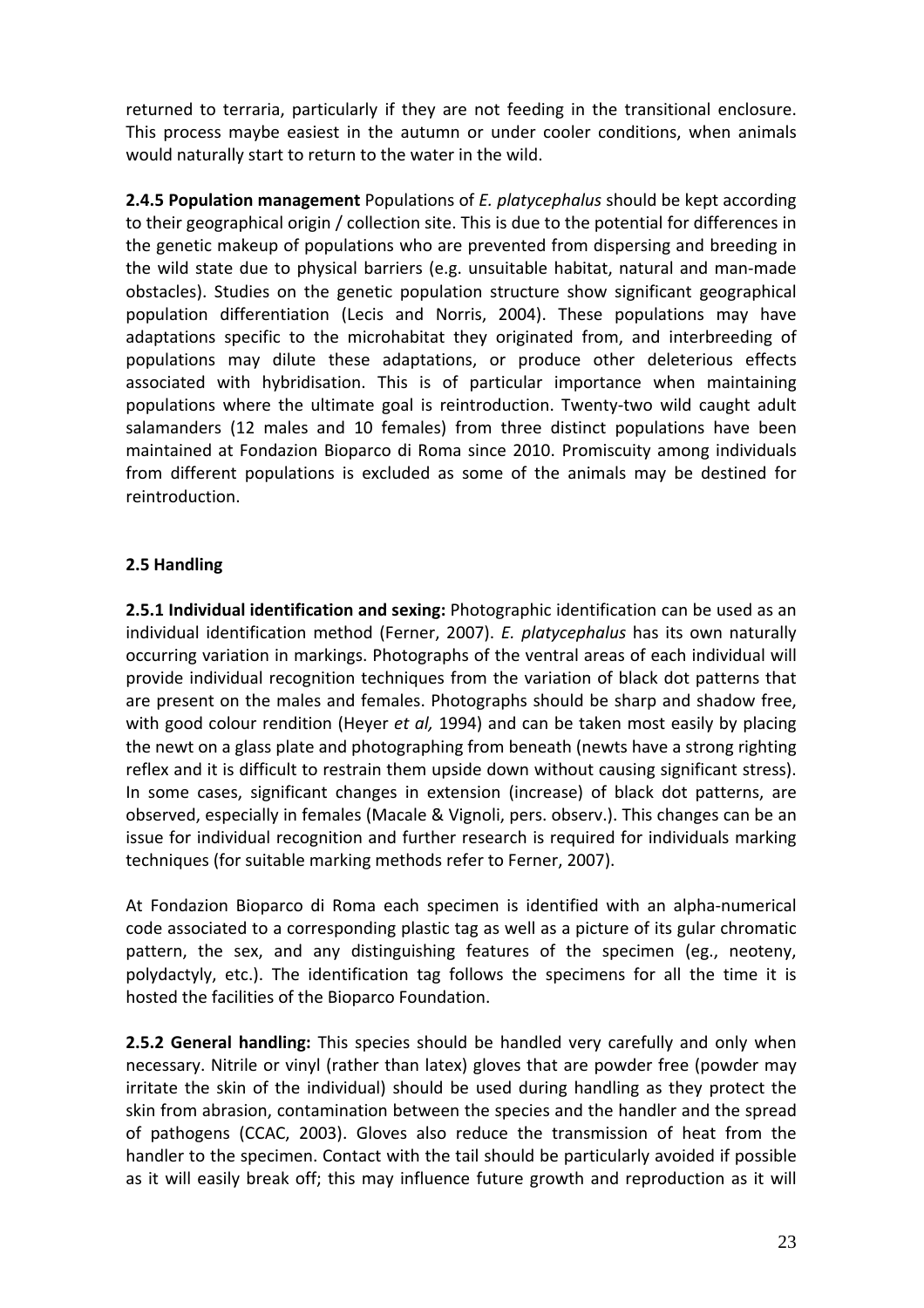deprive the individual of fat stores (Derickson, 1976; Bellairs & Bryant, 1985) and prevent males from employing it during reproductive attempts. When handled out of water 5 to 10 ml of aquarium water should be poured over the specimen to prevent it from drying out (Heyer *et al,* 1994). When moving eggs from their initial tanks to separate them, their primary support should always be used if possible, although if stuck to large or permanent tank feature (rocks, tank sides, filters etc.), they may be detached carefully using a sharp razor blade or scalpel. Eggs removed from their substrate must be kept particularly clean and it is best not to leave them loose on the bottom of the hatching aquarium and rather allow them to hatch in smaller trays of aquarium water before transferring the larvae to aquaria once they have hatched. When handling larvae or neotenic adults it is important to avoid contact with the gills as they are easily damaged. If any surgical procedures need to be carried out all equipment must be thoroughly sterilised before and after. Handling the species for measurement should be done carefully. It is important not to pull on the animal if measuring length as the vertebral column is quite flexible and doing so will stretch the animal and causes it harm (Heyer *et al,* 1994). The individual may become thermally stressed due to heat transfer from the hand of the handler so it is important to handle the individual quickly and efficiently (CCAC, 2003). Measurements are more easily and accurately taken by photographing the animal from directly above on a flat surface with a scale and using an image manipulation program (such as the free software ImageJ) to measure the animal based on the photograph; such photographs can be used for both measurements and individual identification.

**2.5.3: Catching / restraining:** The need to restrain individuals in captivity is quite rare. If restraint is necessary an open flat hand should be used to apply even pressure over the individual's entire body (CCAC, 2003). Anesthesia can be used during certain techniques involving surgery. Some anesthetics such as MS 222 are quite acidic, these require buffering to pH 7.0 to prevent damage to the skin especially with MS 222 (Heyer *et al,* 1994). Once the specimen is completely flaccid or does not move when nudged with a blunt probe it is completely anesthetised. Anesthetised specimens should be kept moist during any procedure, normally by placing the animal on damp paper towel or similar and periodically wetting the skin.

**2.5.4 Transportation:** Transportation of post metamorphic *E*. *platycephalus* should occur in a plastic container packed with wet paper towels or moss in a darkened condition. Sphagnum moss should be avoided as it is very low in pH and may harm animals during transport. Avoid transporting larvae as they are sensitive; if absolutely necessary they should be moved in fish bags with rounded or taped‐up corners in aquarium water. Eggs can be transported on paper towel sealed inside a plastic bag or petri dish. The transportation container should be packed within a polystyrene cooler to prevent sudden changes in temperature and to provide a buffer against temperature extremes (CCAC, 2003). If water temperature needs to be increased for any reason a hot water bottle with cool water can be used. To cool the polystyrene container one can use freezer icepacks. In either case ensure that the cooling/heating pack is not directly in contact with transport containers; instead, wrap the cool/heat pack in a towel or cloth before putting it in the polystyrene box. Take temperature readings before the trip to determine how much of the cooling or heating element to use and for how long it retains its effectiveness (Indiviglio, 1997). The transportation container should be kept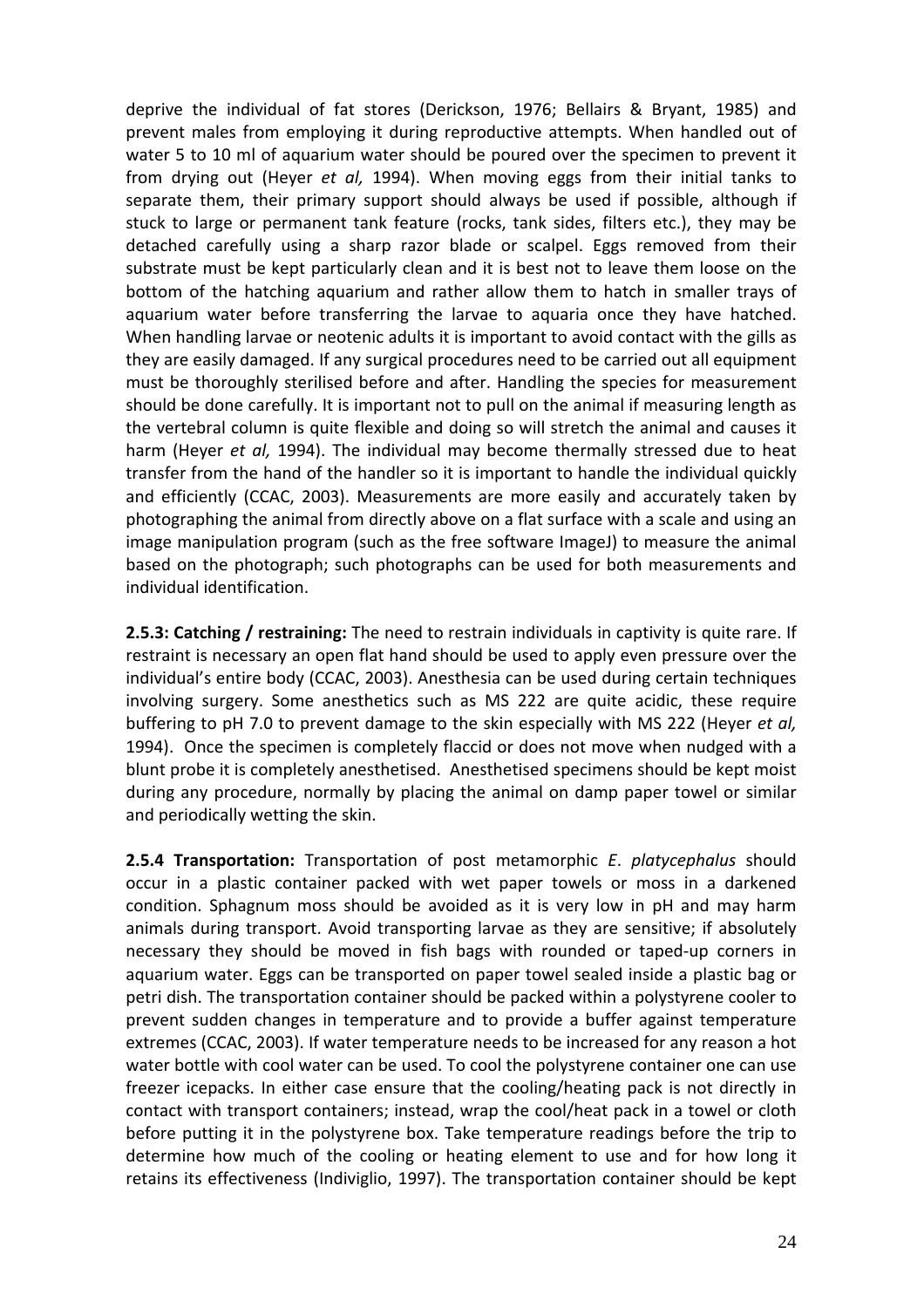out of direct sunlight. The packing containers should be placed in a rigid outer shipping container. To prevent jarring during transport, crushed newspaper or foam packing chips can be used to support the packing containers within the outer shipping container. It is advisable to avoid shipping if weather forecasts predict very hot or very cold temperatures (CCAC, 2003).

**2.5.5 Safety:** As with all amphibians, disposable powder free nitrile or vinyl gloves should always be worn to prevent toxins coming in contact with the skin and to avoid the spread of harmful microorganisms such as *Salmonella,* as well as irritant toxins from the skin of the newt itself, being transmitted to the handler.

**2.6 Specific problems: considerations for health and welfare:** This species is very sensitive to mildew and pathogenic fungus that attack the eggs, larvae and sometimes adults. Good water quality and well oxygenated aquariums are essential to help prevent this. Adult specimens are very sensitive to S*aprolegnia*, a fungus infecting the extremity of the tail and sometimes the limbs. A 3% methylene blue solution can be used to treat this (French Urodela Group, 2005); soak the individual in the solution for one hour. Alternatively, bathing animals in salt water (approximately 1 teaspoon of NaCl for each 8L of water) until the fungus dies, or in stronger solution (1 teaspoon per litre water) for 20 minutes per day are frequently used to treat aquatic caudates for fungal infections. Regular cleaning and good filtration of the aquarium help prevent this. The jaws of adult individuals sometimes succumb to an infection which is characterised by the removal of the skin on the infected area. The individual is not able to eat and eventually dies; further research is required to determine the etiology and how to treat this. Oedema has also been reported by the French Urodela Group (2005). The diagnosis of specific diseases in individuals is not easy as sick animals usually show similar symptoms with a variety of causal agents. Daily observation and visual examination is usually the best way to determine variations from the norm (CCAC, 2003) and good husbandry practice resulting in stable, optimal environmental conditions is preventative (and often a major contributor to recover) for the majority of reported health issues.



Figure 12: male *E. platycephalus* with distended cloaca due to gravel blockage.

Fine gravel (2-3 mm in diameter) caused a blockage in the gastrointestinal tract of an adult male *E. platycephalus* at ZSL London Zoo (fig 12.). The specimen recovered after the gravel was manually removed from the cloaca and the specimen was given a course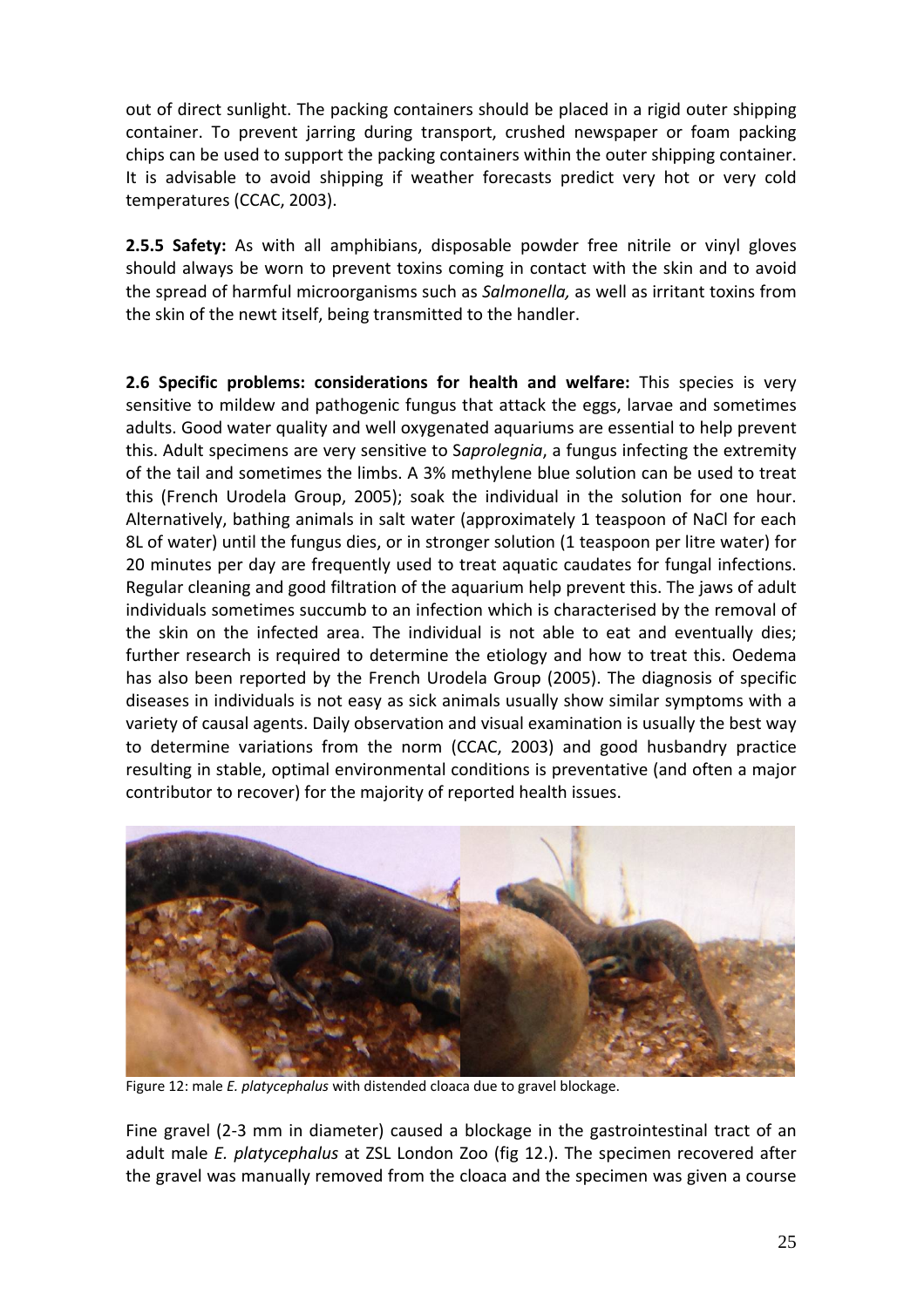of anti‐inflammatory drugs; however, the cloaca remained slightly deformed and the individual is prone to gas accumulation in the gut after feeding.

Amplectant struggles can, over several seasons, result in permanent damage to the digits and tail fin of animals, particularly females, but also males maintained together. The tail fin may appear toothed and animals may lose all digits, particularly on the front feet. Digits and tail fin may regenerate if animals are separated, but this has not been investigated. Anecdotal observation suggests that particular males may be more prone to causing this sort of damage than others.

At Fondazion Bioparco di Roma the ex situ phase of the conservation project is characterized by the adoption of the highest standards of hygiene for the housing of broodstock. For this purpose, a laboratory was created as quarantine area named "Amphibian Quarantine Facility", where the animals collected in nature are housed in order to subject them to the due veterinary analyses, which exclude any positivity to *Chytridium* spp. or other diseases. Such quarantine zone provides isolation of animals from other zoological and dall'Amphibian Ark Laboratory, the place were newts are reared and bred. The room is equipped with a quarantine 12‐rack aquarium system where individuals of *Euproctus platycephalus* are individually hosted for a minimum period of 90 days according to the hygienic standards required by EAZA health protocols. During the quarantine, the incoming animals are screened for fungi and bacteria by means of swab samples of the skin.

At Fondazion Bioparco di Roma, *E. platycephalus* are maintained and bred as part of a potential reintroduction programme which was established in 2010. The chosen location for the Amphibian Ark Laboratory (AAL) consists of a building sufficiently distant and spatially isolated from other zoological facilities. The building is divided into three rooms, a first room used as a computer room where data on the water quality and temperature and all the behavioral observation are recorded. A second room is used as a dressing room, so to access to the third where the *E. platycephalus* are housed.

## **2.7 Recommended research**

UV‐B provision is an area that requires further research. Specific water parameters from the field including hardness, alkalinity, dissolved oxygen and pH are lacking. Obtaining these data would be beneficial to the captive management of the species. Given the risk that chytrids pose to this species the development of species‐tested chytrid treatment protocols would also be beneficial.

**Acknowledgements:** Many thanks and sincere gratitude to the French Urodela Group, in particular, Francois Maillet for his input and support without which these guidelines would not have been possible to create, Jean Rafaelli and Arnaud Jamin also of the French Urodela Group whose contribution was greatly appreciated. Special thanks also extend to Dr. Trent Garner of the Zoological Society of London, for his support and suggestions as well as Dr. Jon Bielby. In addition, Stephano Bovero and Claudio Angelini of "Zirichiltaggi" Sardinia Wildlife Conservation, who generously shared their insights and observations which contributed enormously to these guidelines. We thank Dr. Paolo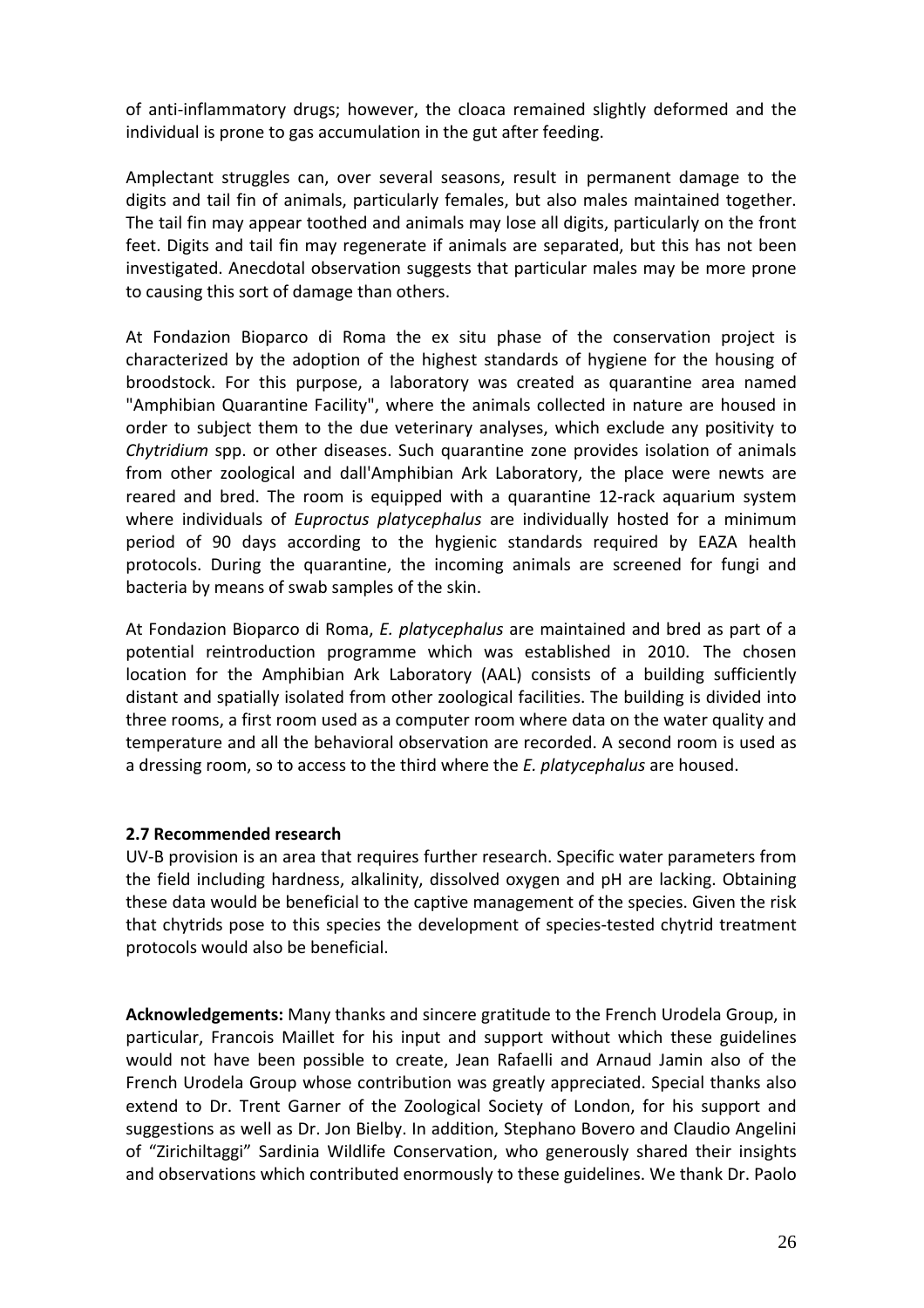Casula (Ente Foreste Sardegna) for his logistical support during field surveys, and the Ecomuseo staff from Seulo for their help and friendship. We are also very grateful to Dr. Gerardo Garcia of North of England Zoological Society, Matthias Goetz of Durrell Wildlife Conservation Trust and Henk Zwartepoorte for their comments and suggestions that improved earlier versions of this document.

#### **References**

Alcher, M., 1975. ‐ L'Urodèle *Euproctus platycephalus*, répartition géographique et exigences thermiques, *Vie et Milieu, Vol XXV, fasc1*, ser C, 169‐179.

Alcher, M., 1980. ‐ Contribution à l'étude du développement de l'urodèle *Euproctus platycephalus* , *Vie et Milieu* , 30(2) : 157‐164.

Alcher, M., 1980. ‐ Maintien en captivité des Amphibiens torrenticoles *Euproctus platycephalus* et *E montanus* (Urodela,Salamandridae). Conditions d'obtention de la reproduction de l'espèce sarde. *Rev.fr.Aquariol.7*(1980), 2, 61‐64

Alcher, M., 1981. ‐ Reproduction en élevage d' *Euproctus platycephalus* (Urodela, Salamandridae), *Amphibia‐Reptilia* 2, 97‐105.

Andreone, F., Luiselli, L. 2000. The Italian Batrachofauna and its Conservation Status: A statistical assessment. *Biological Conservation* 96 (2000), pp 197‐208

Antwis, R.E., Bowne, R.K. 2009. Ultraviolet radiation and vitamin D3 in amphibian health, behaviour, diet and conservation. *Comparative Biochemistry and Physiology A: Comparative Physiology*. 154, 184‐190.

Arnold, E. N., Ovenden, D.W. 2002. *Reptiles and Amphibians of Europe* . Princeton: Princeton University Press.

Angelini, C., Beilby, J., Bovero, S., Doglio, S., Favelli, S., Garner, T. W. J., Gazzaniga, E., Sotgiu, G., Tessa, G., 2008. Biometric and age comparison among populations of *Euproctus platycephalus*. Pp 21‐ 24. In Corti C. (Ed) *Herpetologia Sardiniae*. Societas herpetologia Italica/ Edizioni Belvedere, Latina, "Le Scienze" (8) 504 pp.

Bellairs A. d'A., Bryant S.V. 1985. Autonomy and regeneration in reptiles. *Biology of Reptilia,* (15) (eds. C. Gans & F. Billett), pp. 301‐410. Toronto ON: John Wiley & Sons.

Böhme, W., Grossenbacher, K., and Thiesmeier, B. (1999). *Handbuch der Reptilien und Amphibien Europas, band 4/I:Schwanzlurche (Urodela).* Aula‐Verlag, Wiesbaden.

Bovero, S., Sotgiu, G., Angelini, S., Doglio, S., Gazzaniga, A., Cunningham, A., and Garner, T.W.J. 2008, Detection of chytridiomycosis caused by batrachochtrium dendrobatidis in the endangered Sardinian newt (Euproctus platycephalus) in southern Sardinia, Italy. *Journal of Wildlife Diseases* 44(3), pp 712‐715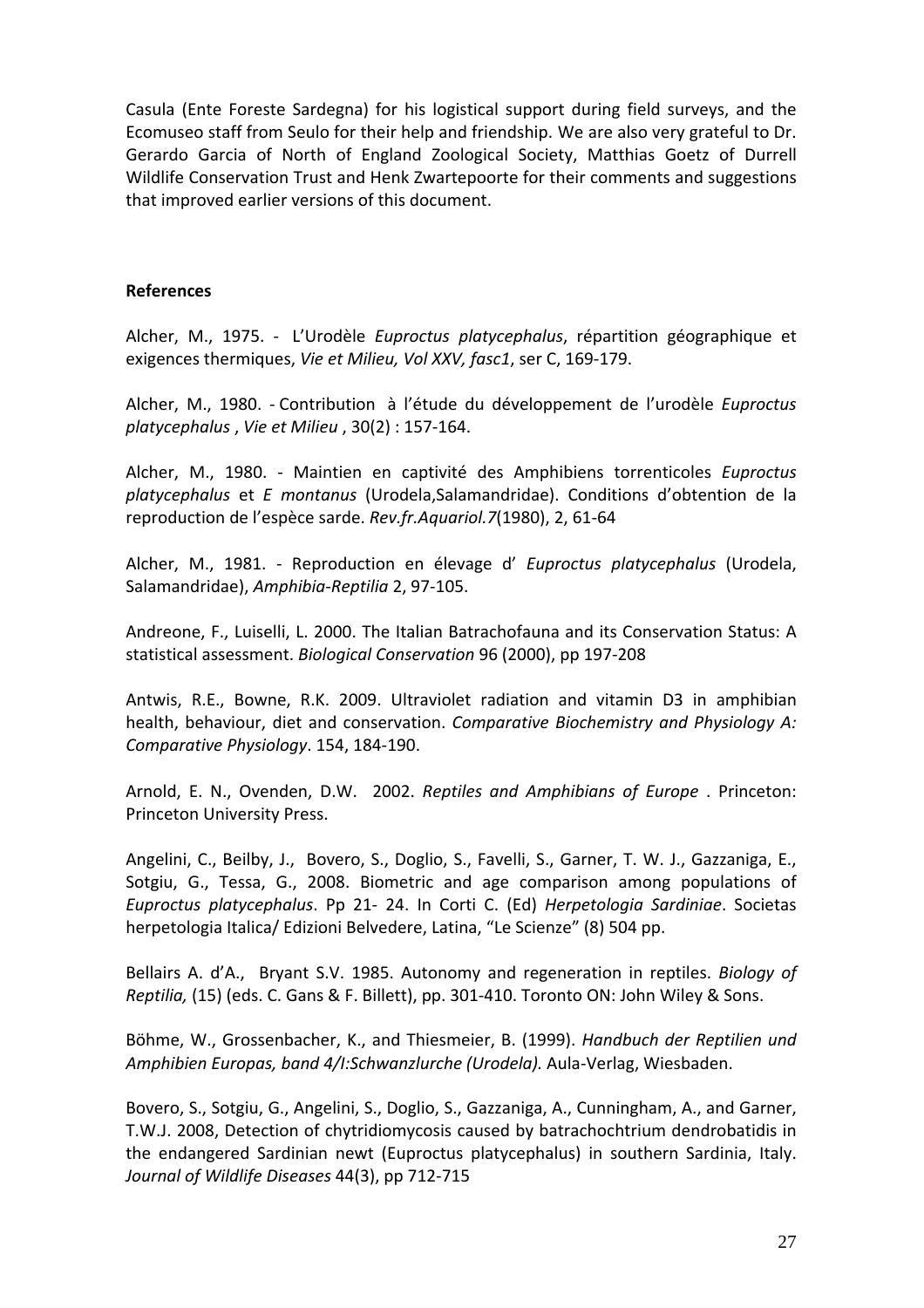Bovero, S., Sotgiu, G., Castellano, S., Giacoma, C., 2003. Age and Sexual Dimorphism in a Popoulation of Euproctus platycephalus (Caudata: Salamandridae) from Sardinia*. Copeia.* (1), pp. 150‐ 155.

Canadian Council on Animal Care (CCAC), 2003, *Species specific recommendations on: Amphibians and Reptiles <www.ccac.ca>* Accessed on 20th November 2008

Costantini, E. A. C., Bocci, M., L' Abate, G., Fais, A., Leoni, L., Loj, G., Magini, S., Napoli, R., Ninio, P., Paolanti, M., Salvestrini, L., Tascone, F., Urbano, F., 2005. Mapping the State and Risk of Desertification in Italy by means of Remote Sensing, Soil GIS and the EPIC Model. Methodology Validation on the Island of Sardinia, Italy. *Experimental Institute for Soil Study and Conservation.*

Derickson W.K. 1976 Lipid storage and utilization in reptiles. *American Zoologist* (16) pp. 711‐723.

Ferner, J., 2007. *A Review Of Marking And Individual Recognition Techniques For Amphibians And Reptiles*. Utah: Society for the study of amphibians and reptiles.

French Urodeles Group, 2005, *Euproctus platycephalus: Description, Distribution, Habitat.*

French Urodeles Group, 2005, *Euproctus platycephalus: Keeping and Breeding.*

French Urodeles Group, 2005, *Euproctus platycephalus: Historical data, status, Cause of regression.*

Furrer, S., Gibson, R. 2008. *ACTION PLAN: AMPHIBIA*: *Tabelle 1*. <*www.eaza.net>* Accessed: June 05, 2009

Heyer, W., Donnelly, M., McDiarmid, R., Hyek, L., Foster M., 1994. *Measuring and Monitoring Biological Diversity, Standard methods for amphibians.* Washington: Smithsonian Institution Press.

Indiviglio, F., 1997, *Newts and Salamanders*. Hong Kong: Barron's Educational Series. Inc.

IUCN, Conservation International, and NatureServe. 2006. *Global Amphibian Assessment. <www.globalamphibians.org>*. Accessed: September 08, 2008.

IUCN, Conservation International, and NatureServe. 2006. Information on amphibian biology and conservation. (web application). 2009. Berkeley, California: AmphibiaWeb. < *http://amphibiaweb.org/>*. Accessed: May 17, 2009.

Koldwey, H., Spencer, W., Gibson, R., 2008. Developing Regional Collection Plans for speciose taxa. *< www.eaza.net>.* Accessed: May 17, 2009.